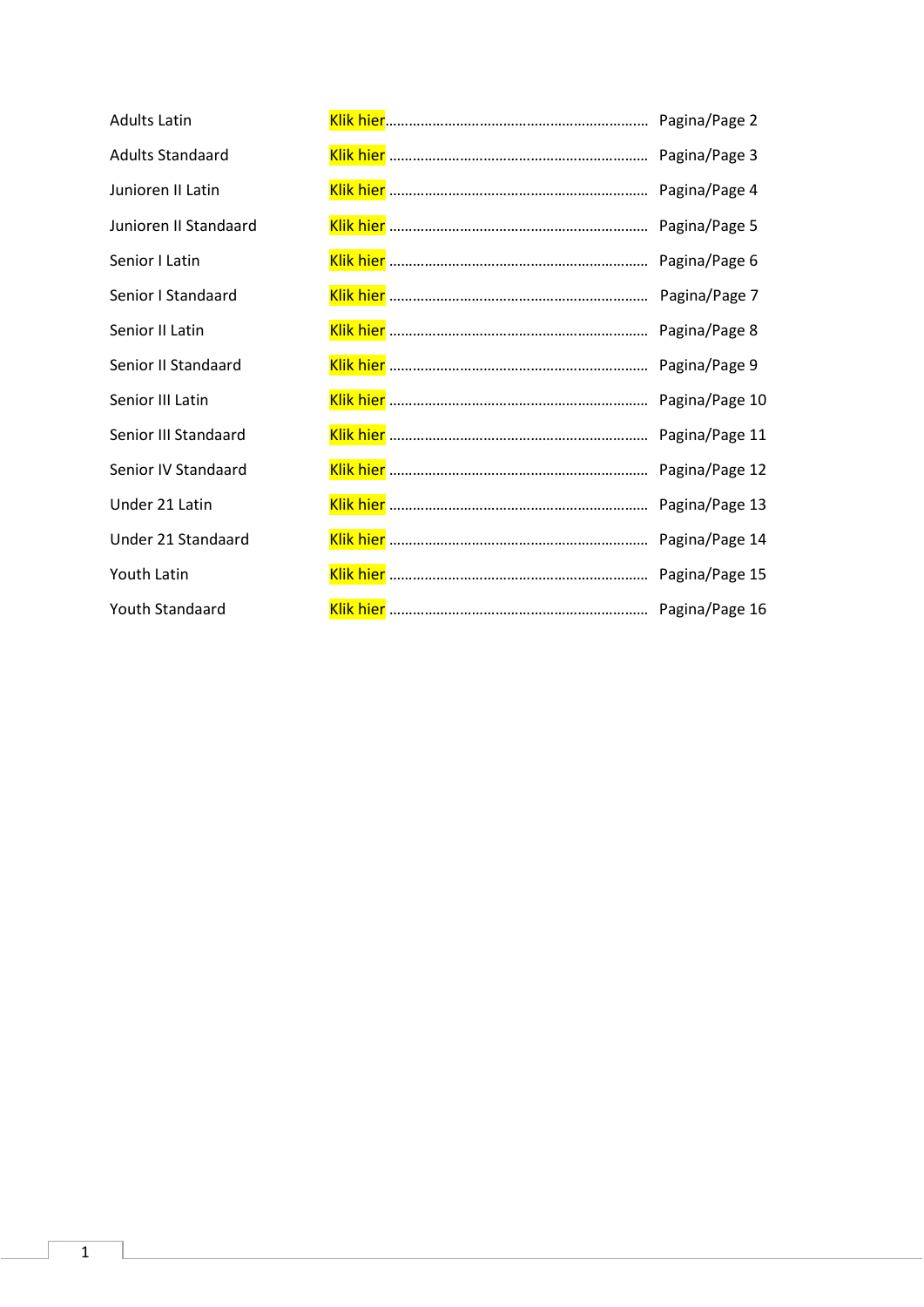<span id="page-1-0"></span>

| Giorgio SPADERO - Lucija ONDELG GULIC<br>Cedric DARTEVELLE - Kimberley ALAIMO<br>Quentin BASTIN - Julia KULTCHINOVA<br>Mateo BORRENS - Laura DARTEVELLE<br>Daniel GUGULAN - Sorina CUCULAS<br>Donaat CELEA - Daisy VANOPPEN<br>lan THYS - Syra KALBERMATTEN<br>Raf VAN DE VELDE - Ite NYS<br>Wouter JACOBS - Lisa SPIT<br>Naam<br>RANKING 2022<br><b>Adults</b><br>Latin<br>Corazon Latino<br>Corazon Latino<br>Corazon Latino<br>Ritmo Studio's<br>Dance Time<br>Dancepoint<br>Spotlight<br>Spotlight<br>Saltare<br>Club<br>218<br>179<br>136<br>159<br>207<br>99<br>45<br>33<br>$\ddot{4}$<br>Tot<br>50<br>42<br>60<br>53<br>36<br>45<br>33<br>66<br>41<br>1<br>52<br>45<br>42<br>35<br>$\overline{2}$<br>58<br>3<br>50<br>51<br>42<br>40<br>35<br>4<br>50<br>51<br>42<br>35<br>30<br>15/05/22<br>Belgisch Kampioenschap 2022<br>60<br>52<br><b>FWBDS</b><br>45<br>40<br>36<br>14/05/22<br>Belgian International FedCup 2022<br>58<br>41<br><b>WDSF</b><br>66<br>24/04/22<br><b>FWBDS League Loverval</b><br><b>FWBDS</b><br>50<br>35<br>42<br>30<br>13/03/22<br>Winter end's Trophy<br>DSV-MKM<br>50<br>42<br>35<br>6/03/22<br><b>FWBDS League Liege</b><br><b>FWBDS</b><br>50<br>27/02/22<br>50<br>Kempen Cup<br>DC Retie<br>42<br>35<br>DSV-<br>13/02/22<br>KMDC Open Challenge Recuerdos cup<br>KMDC<br>42<br>50<br>35<br>30<br>16/01/22 Nieuwjaars Trophy<br>DSV<br>50<br>42<br>35<br>30<br>21/11/21<br><b>FWBDS League Namur</b><br>50<br><b>FWBDS</b><br>7/11/21<br><b>FWBDS League Namur</b><br><b>FWBDS</b><br>3/10/21<br>Belgisch Kampioenschap 2021<br><b>DSV</b><br>43<br>51<br>19/09/21<br>Last Call Before Fall<br><b>DSV</b><br>38<br>45<br>33<br>DSV-<br>22/08/21<br><b>KMDC Open Challenge Cup</b><br>KMDC<br>51<br>1/08/21<br>Summer Cup<br>53<br><b>DSV</b><br>45<br>27/06/21<br>Dance Challenge Nalinnes<br><b>FWBDS</b> |  | <b>Plaats</b> | 1 | $\overline{2}$ | 3 | 4 | 5 | 6 | $\overline{ }$ | 8 | 9 |
|------------------------------------------------------------------------------------------------------------------------------------------------------------------------------------------------------------------------------------------------------------------------------------------------------------------------------------------------------------------------------------------------------------------------------------------------------------------------------------------------------------------------------------------------------------------------------------------------------------------------------------------------------------------------------------------------------------------------------------------------------------------------------------------------------------------------------------------------------------------------------------------------------------------------------------------------------------------------------------------------------------------------------------------------------------------------------------------------------------------------------------------------------------------------------------------------------------------------------------------------------------------------------------------------------------------------------------------------------------------------------------------------------------------------------------------------------------------------------------------------------------------------------------------------------------------------------------------------------------------------------------------------------------------------------------------------------------------------------------------------------------------------------------------------------------------------------------------------|--|---------------|---|----------------|---|---|---|---|----------------|---|---|
|                                                                                                                                                                                                                                                                                                                                                                                                                                                                                                                                                                                                                                                                                                                                                                                                                                                                                                                                                                                                                                                                                                                                                                                                                                                                                                                                                                                                                                                                                                                                                                                                                                                                                                                                                                                                                                                |  |               |   |                |   |   |   |   |                |   |   |
|                                                                                                                                                                                                                                                                                                                                                                                                                                                                                                                                                                                                                                                                                                                                                                                                                                                                                                                                                                                                                                                                                                                                                                                                                                                                                                                                                                                                                                                                                                                                                                                                                                                                                                                                                                                                                                                |  |               |   |                |   |   |   |   |                |   |   |
|                                                                                                                                                                                                                                                                                                                                                                                                                                                                                                                                                                                                                                                                                                                                                                                                                                                                                                                                                                                                                                                                                                                                                                                                                                                                                                                                                                                                                                                                                                                                                                                                                                                                                                                                                                                                                                                |  |               |   |                |   |   |   |   |                |   |   |
|                                                                                                                                                                                                                                                                                                                                                                                                                                                                                                                                                                                                                                                                                                                                                                                                                                                                                                                                                                                                                                                                                                                                                                                                                                                                                                                                                                                                                                                                                                                                                                                                                                                                                                                                                                                                                                                |  |               |   |                |   |   |   |   |                |   |   |
|                                                                                                                                                                                                                                                                                                                                                                                                                                                                                                                                                                                                                                                                                                                                                                                                                                                                                                                                                                                                                                                                                                                                                                                                                                                                                                                                                                                                                                                                                                                                                                                                                                                                                                                                                                                                                                                |  |               |   |                |   |   |   |   |                |   |   |
|                                                                                                                                                                                                                                                                                                                                                                                                                                                                                                                                                                                                                                                                                                                                                                                                                                                                                                                                                                                                                                                                                                                                                                                                                                                                                                                                                                                                                                                                                                                                                                                                                                                                                                                                                                                                                                                |  |               |   |                |   |   |   |   |                |   |   |
|                                                                                                                                                                                                                                                                                                                                                                                                                                                                                                                                                                                                                                                                                                                                                                                                                                                                                                                                                                                                                                                                                                                                                                                                                                                                                                                                                                                                                                                                                                                                                                                                                                                                                                                                                                                                                                                |  |               |   |                |   |   |   |   |                |   |   |
|                                                                                                                                                                                                                                                                                                                                                                                                                                                                                                                                                                                                                                                                                                                                                                                                                                                                                                                                                                                                                                                                                                                                                                                                                                                                                                                                                                                                                                                                                                                                                                                                                                                                                                                                                                                                                                                |  |               |   |                |   |   |   |   |                |   |   |
|                                                                                                                                                                                                                                                                                                                                                                                                                                                                                                                                                                                                                                                                                                                                                                                                                                                                                                                                                                                                                                                                                                                                                                                                                                                                                                                                                                                                                                                                                                                                                                                                                                                                                                                                                                                                                                                |  |               |   |                |   |   |   |   |                |   |   |
|                                                                                                                                                                                                                                                                                                                                                                                                                                                                                                                                                                                                                                                                                                                                                                                                                                                                                                                                                                                                                                                                                                                                                                                                                                                                                                                                                                                                                                                                                                                                                                                                                                                                                                                                                                                                                                                |  |               |   |                |   |   |   |   |                |   |   |
|                                                                                                                                                                                                                                                                                                                                                                                                                                                                                                                                                                                                                                                                                                                                                                                                                                                                                                                                                                                                                                                                                                                                                                                                                                                                                                                                                                                                                                                                                                                                                                                                                                                                                                                                                                                                                                                |  |               |   |                |   |   |   |   |                |   |   |
|                                                                                                                                                                                                                                                                                                                                                                                                                                                                                                                                                                                                                                                                                                                                                                                                                                                                                                                                                                                                                                                                                                                                                                                                                                                                                                                                                                                                                                                                                                                                                                                                                                                                                                                                                                                                                                                |  |               |   |                |   |   |   |   |                |   |   |
|                                                                                                                                                                                                                                                                                                                                                                                                                                                                                                                                                                                                                                                                                                                                                                                                                                                                                                                                                                                                                                                                                                                                                                                                                                                                                                                                                                                                                                                                                                                                                                                                                                                                                                                                                                                                                                                |  |               |   |                |   |   |   |   |                |   |   |
|                                                                                                                                                                                                                                                                                                                                                                                                                                                                                                                                                                                                                                                                                                                                                                                                                                                                                                                                                                                                                                                                                                                                                                                                                                                                                                                                                                                                                                                                                                                                                                                                                                                                                                                                                                                                                                                |  |               |   |                |   |   |   |   |                |   |   |
|                                                                                                                                                                                                                                                                                                                                                                                                                                                                                                                                                                                                                                                                                                                                                                                                                                                                                                                                                                                                                                                                                                                                                                                                                                                                                                                                                                                                                                                                                                                                                                                                                                                                                                                                                                                                                                                |  |               |   |                |   |   |   |   |                |   |   |
|                                                                                                                                                                                                                                                                                                                                                                                                                                                                                                                                                                                                                                                                                                                                                                                                                                                                                                                                                                                                                                                                                                                                                                                                                                                                                                                                                                                                                                                                                                                                                                                                                                                                                                                                                                                                                                                |  |               |   |                |   |   |   |   |                |   |   |
|                                                                                                                                                                                                                                                                                                                                                                                                                                                                                                                                                                                                                                                                                                                                                                                                                                                                                                                                                                                                                                                                                                                                                                                                                                                                                                                                                                                                                                                                                                                                                                                                                                                                                                                                                                                                                                                |  |               |   |                |   |   |   |   |                |   |   |
|                                                                                                                                                                                                                                                                                                                                                                                                                                                                                                                                                                                                                                                                                                                                                                                                                                                                                                                                                                                                                                                                                                                                                                                                                                                                                                                                                                                                                                                                                                                                                                                                                                                                                                                                                                                                                                                |  |               |   |                |   |   |   |   |                |   |   |
|                                                                                                                                                                                                                                                                                                                                                                                                                                                                                                                                                                                                                                                                                                                                                                                                                                                                                                                                                                                                                                                                                                                                                                                                                                                                                                                                                                                                                                                                                                                                                                                                                                                                                                                                                                                                                                                |  |               |   |                |   |   |   |   |                |   |   |
|                                                                                                                                                                                                                                                                                                                                                                                                                                                                                                                                                                                                                                                                                                                                                                                                                                                                                                                                                                                                                                                                                                                                                                                                                                                                                                                                                                                                                                                                                                                                                                                                                                                                                                                                                                                                                                                |  |               |   |                |   |   |   |   |                |   |   |
|                                                                                                                                                                                                                                                                                                                                                                                                                                                                                                                                                                                                                                                                                                                                                                                                                                                                                                                                                                                                                                                                                                                                                                                                                                                                                                                                                                                                                                                                                                                                                                                                                                                                                                                                                                                                                                                |  |               |   |                |   |   |   |   |                |   |   |
|                                                                                                                                                                                                                                                                                                                                                                                                                                                                                                                                                                                                                                                                                                                                                                                                                                                                                                                                                                                                                                                                                                                                                                                                                                                                                                                                                                                                                                                                                                                                                                                                                                                                                                                                                                                                                                                |  |               |   |                |   |   |   |   |                |   |   |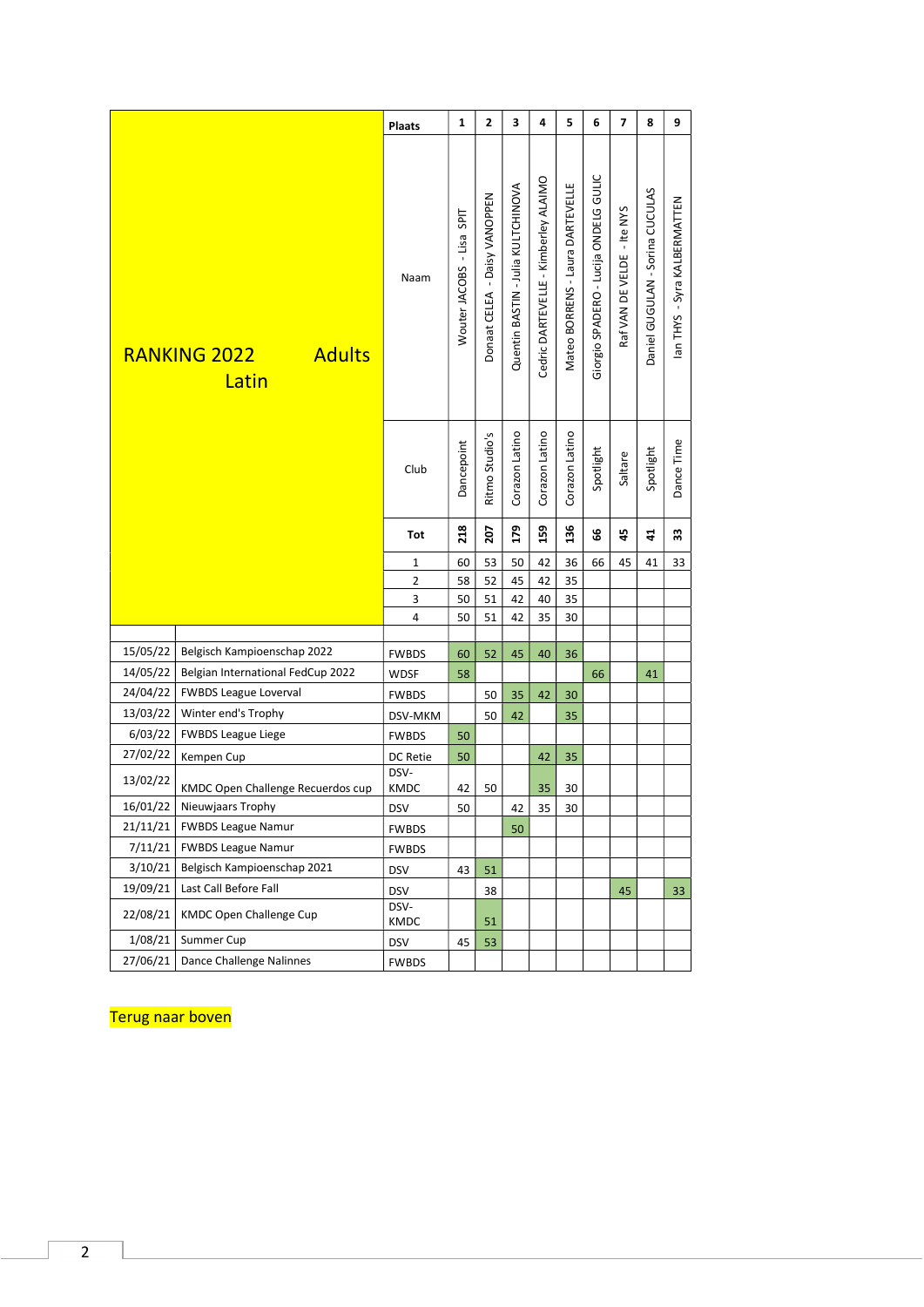<span id="page-2-0"></span>

|                      |                                                 | <b>Plaats</b>            | 1                            | $\overline{2}$               | 3                                     | 4                               | 5                                  | 5                              |
|----------------------|-------------------------------------------------|--------------------------|------------------------------|------------------------------|---------------------------------------|---------------------------------|------------------------------------|--------------------------------|
|                      | <b>RANKING 2022</b><br><b>Adults Standard</b>   | Naam                     | Ange MENCHINI - Marie ROBERT | - Lisa SPIT<br>Wouter JACOBS | Giorgin SPADERO - Lucija ONDELG GULIC | Daniel GUGULAN - Sorina CUCULAS | Stef VAN ASBROEK - Vanessa SKORSKI | Noah LARDILLIER - Eva PITOISET |
|                      |                                                 | Club                     | Elite                        | Dancepoint                   | Spotlight                             | Spotlight                       | Spotlight                          | Spotlight                      |
|                      |                                                 | Tot                      | 222                          | 203                          | 29                                    | 24                              | $\overline{a}$                     | 42                             |
|                      |                                                 | 1                        | 61                           | 52                           | 62                                    | 54                              | 42                                 | 42                             |
|                      |                                                 | 2                        | 60                           | 51                           |                                       |                                 |                                    |                                |
|                      |                                                 | 3                        | 51                           | 50                           |                                       |                                 |                                    |                                |
|                      |                                                 | 4                        | 50                           | 50                           |                                       |                                 |                                    |                                |
|                      |                                                 |                          |                              |                              |                                       |                                 |                                    |                                |
| 15/05/22             | Belgisch Kampioenschap 2022                     | <b>FWBDS</b>             | 60                           | 52                           |                                       |                                 |                                    |                                |
| 15/05/22             | Belgian International FedCup 2022               | WDSF                     |                              |                              | 62                                    | 54                              |                                    |                                |
| 24/04/22             | <b>FWBDS League Loverval</b>                    | <b>FWBDS</b>             |                              |                              |                                       |                                 |                                    |                                |
| 13/03/22             | Winter end's Trophy                             | DSV-MKM                  |                              |                              |                                       |                                 |                                    |                                |
| 6/03/22              | <b>FWBDS League Liege</b>                       | <b>FWBDS</b>             |                              | 50                           |                                       |                                 |                                    |                                |
| 27/02/22<br>13/02/22 | Kempen Cup<br>KMDC Open Challenge Recuerdos cup | DC Retie<br>DSV-<br>KMDC | 50                           | 50<br>42                     |                                       |                                 |                                    |                                |
| 16/01/22             | Nieuwjaars Trophy                               | <b>DSV</b>               | 50                           | 35                           |                                       |                                 |                                    | 42                             |
| 21/11/21             | <b>FWBDS League Namur</b>                       | <b>FWBDS</b>             | 50                           |                              |                                       |                                 |                                    |                                |
| 7/11/21              | <b>FWBDS League Namur</b>                       | <b>FWBDS</b>             | 50                           |                              |                                       |                                 | 42                                 |                                |
| 3/10/21              | Belgisch Kampioenschap 2021                     | <b>DSV</b>               | 61                           | 43                           |                                       |                                 |                                    |                                |
| 19/09/21             | Last Call Before Fall                           | <b>DSV</b>               |                              |                              |                                       |                                 |                                    |                                |
| 22/08/21             | KMDC Open Challenge Cup                         | DSV-<br>KMDC             | 51                           |                              |                                       |                                 |                                    |                                |
| 1/08/21              | Summer Cup                                      | DSV                      |                              | 51                           |                                       |                                 |                                    |                                |
| 27/06/21             | Dance Challenge Nalinnes                        | <b>FWBDS</b>             |                              |                              |                                       |                                 |                                    |                                |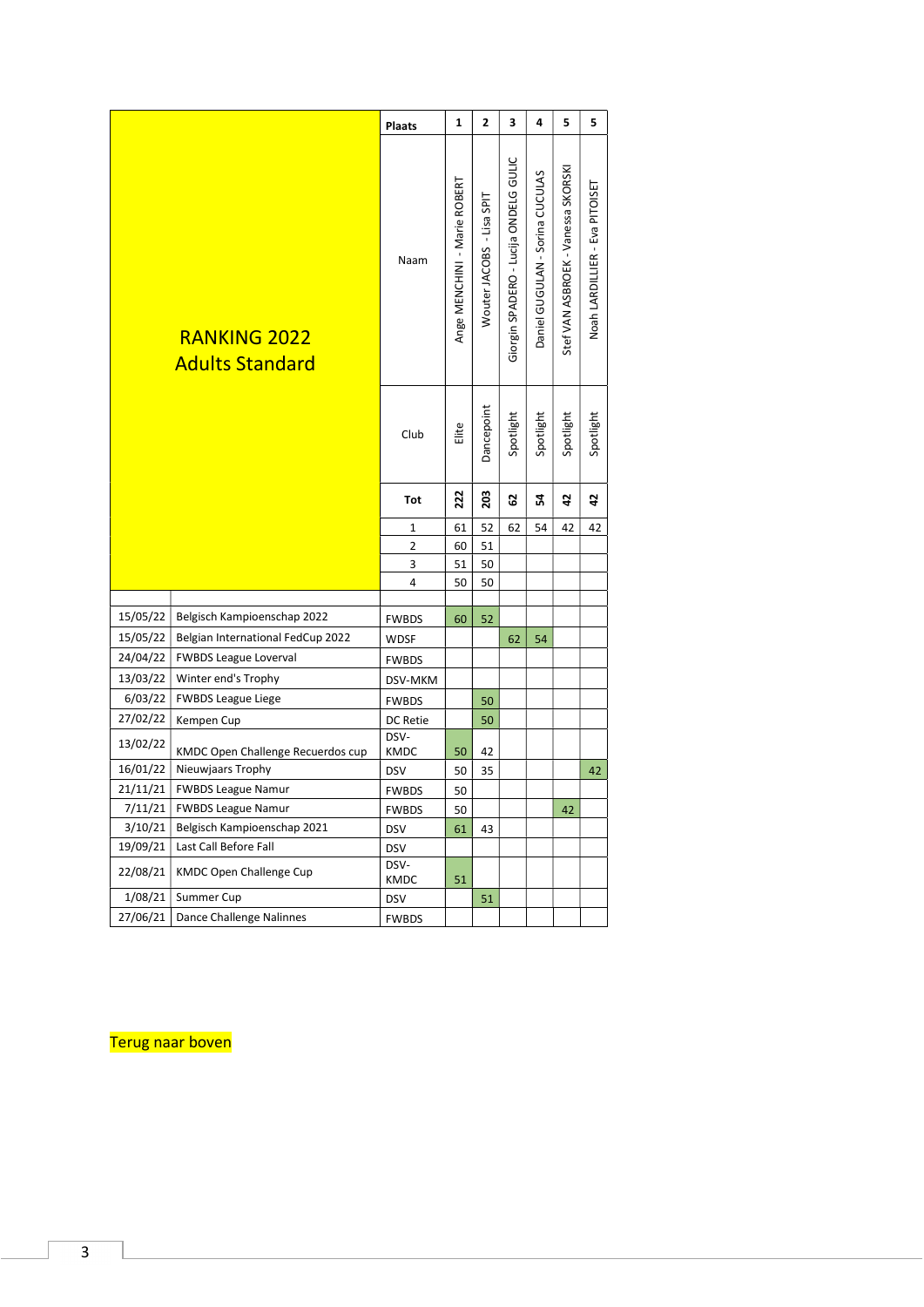<span id="page-3-0"></span>

|                      |                                                     | <b>Plaats</b>           | 1                                   |
|----------------------|-----------------------------------------------------|-------------------------|-------------------------------------|
|                      | <b>RANKING 2022</b><br>Junioren II Latin            | Naam                    | Nathanaël MASSON - Camille BRAIBANT |
|                      |                                                     | Club                    | Spotlight                           |
|                      |                                                     | <b>Tot</b>              | 210                                 |
|                      |                                                     | 1                       | 60                                  |
|                      |                                                     | 2                       | 50                                  |
|                      |                                                     | 3                       | 50                                  |
|                      |                                                     | 4                       | 50                                  |
|                      |                                                     |                         |                                     |
| 15/05/22<br>24/04/22 | Belgisch Kampioenschap 2022                         | <b>FWBDS</b>            | 60                                  |
| 13/03/22             | <b>FWBDS League Loverval</b><br>Winter end's Trophy | <b>FWBDS</b>            | 50                                  |
| 6/03/22              | <b>FWBDS League Liege</b>                           | DSV-MKM<br><b>FWBDS</b> |                                     |
| 27/02/22             | Kempen Cup                                          | DC Retie                | 50<br>50                            |
|                      |                                                     | DSV-                    |                                     |
| 13/02/22             | KMDC Open Challenge Recuerdos cup                   | KMDC                    |                                     |
| 16/01/22             | Nieuwjaars Trophy                                   | <b>DSV</b>              |                                     |
| 21/11/21             | <b>FWBDS League Namur</b>                           | <b>FWBDS</b>            |                                     |
| 7/11/21              | <b>FWBDS League Namur</b>                           | <b>FWBDS</b>            | 35                                  |
| 3/10/21              | Belgisch Kampioenschap 2021                         | <b>DSV</b>              | 36                                  |
| 19/09/21             | Open Last Call Before Fall                          | <b>DSV</b>              |                                     |
| 19/09/21             | Last Call Before Fall                               | <b>DSV</b>              |                                     |
|                      |                                                     |                         |                                     |
| 22/08/21             | KMDC Open Challenge Cup                             | DSV-<br>KMDC            |                                     |
| 1/08/21              | Summer Cup                                          | <b>DSV</b>              |                                     |
| 27/06/21<br>27/06/21 | Dance Challenge Nalinnes                            | <b>FWBDS</b>            |                                     |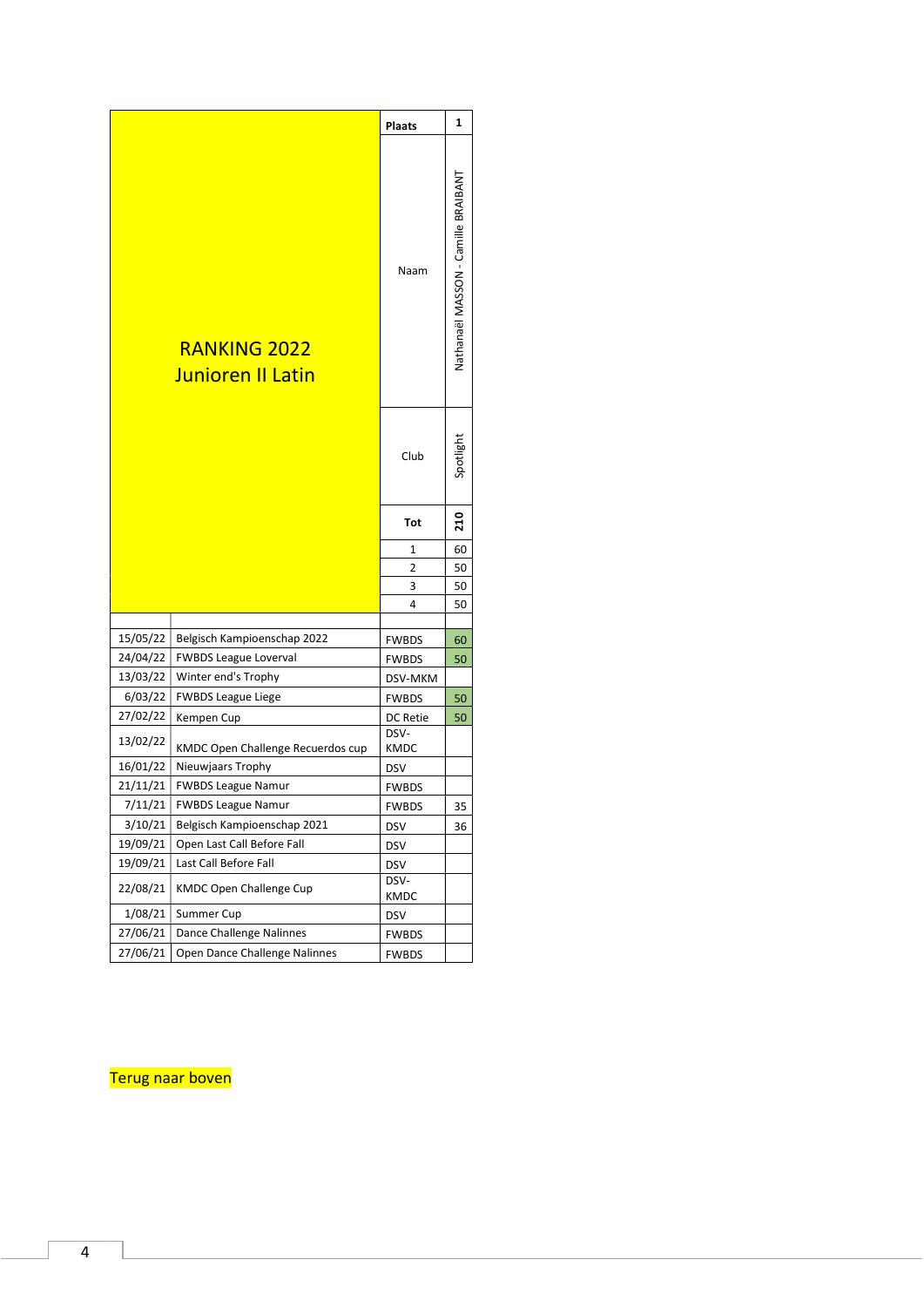<span id="page-4-0"></span>

|                      |                                                     | <b>Plaats</b>            | 1                                   |
|----------------------|-----------------------------------------------------|--------------------------|-------------------------------------|
|                      | <b>RANKING 2022</b><br><b>Junioren II Standard</b>  | Naam                     | Nathanaël MASSON - Camille BRAIBANT |
|                      |                                                     | Club                     | Spotlight                           |
|                      |                                                     | Tot                      | 210                                 |
|                      |                                                     | 1                        | 60                                  |
|                      |                                                     | 2                        | 50                                  |
|                      |                                                     | 3                        | 50                                  |
|                      |                                                     | 4                        | 50                                  |
|                      |                                                     |                          |                                     |
| 15/05/22             | Belgisch Kampioenschap 2022                         | <b>FWBDS</b>             | 60                                  |
| 24/04/22<br>13/03/22 | <b>FWBDS League Loverval</b><br>Winter end's Trophy | <b>FWBDS</b>             | 50                                  |
| 6/03/22              | <b>FWBDS League Liege</b>                           | DSV-MKM                  |                                     |
| 27/02/22             | Kempen Cup                                          | <b>FWBDS</b><br>DC Retie | 50<br>50                            |
|                      |                                                     | DSV-                     |                                     |
| 13/02/22             | KMDC Open Challenge Recuerdos cup                   | <b>KMDC</b>              |                                     |
| 16/01/22             | Nieuwjaars Trophy                                   | <b>DSV</b>               |                                     |
| 21/11/21             | <b>FWBDS League Namur</b>                           | <b>FWBDS</b>             |                                     |
| 7/11/21              | <b>FWBDS League Namur</b>                           | <b>FWBDS</b>             | 35                                  |
| 3/10/21              | Belgisch Kampioenschap 2021                         | <b>DSV</b>               | 36                                  |
| 19/09/21             | Open Last Call Before Call                          | <b>DSV</b>               |                                     |
| 19/09/21             | Last Call Before Call                               | <b>DSV</b>               |                                     |
| 22/08/21             | <b>KMDC Open Challenge Cup</b>                      | DSV-<br><b>KMDC</b>      |                                     |
| 1/08/21              | Summer Cup                                          | DSV                      |                                     |
| 27/06/21             | Dance Challenge Nalinnes                            | <b>FWBDS</b>             |                                     |
| 27/06/21             | Open Dance Challenge Nalinnes                       | <b>FWBDS</b>             |                                     |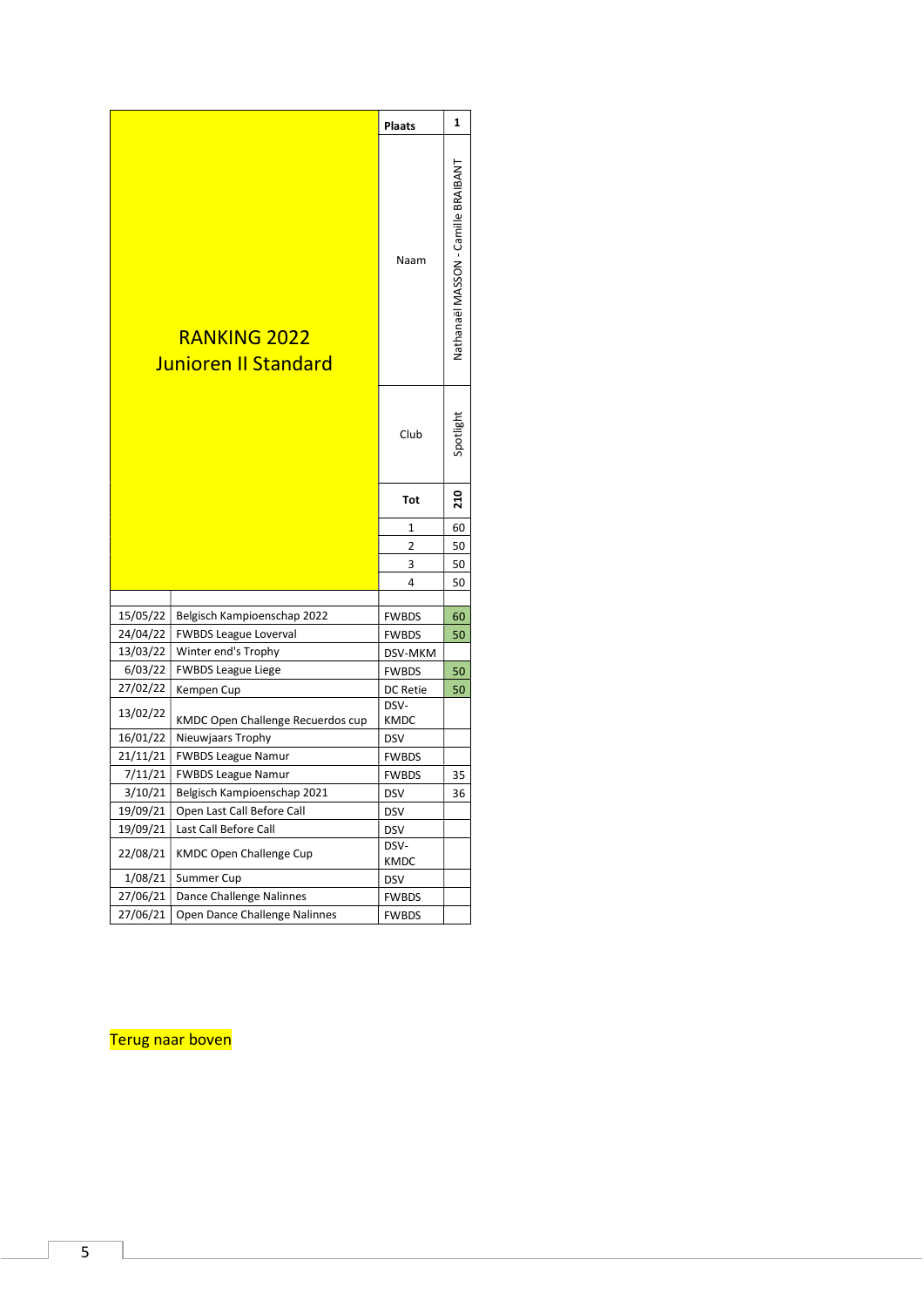<span id="page-5-0"></span>

|          |                                                | <b>Plaats</b>       | $\mathbf{1}$                      | $\mathbf{2}$               | 3                                | 4                                        | 5                                | 6                           | $\overline{\mathbf{z}}$           |
|----------|------------------------------------------------|---------------------|-----------------------------------|----------------------------|----------------------------------|------------------------------------------|----------------------------------|-----------------------------|-----------------------------------|
|          | <b>RANKING 2022</b><br><b>Senioren I Latin</b> | Naam                | Michael HORSTMANN - Denise HELLER | Tim TORFS - Greet GONISSEN | Steven VAN HOOF - Lara RAMAEKERS | Jung DUK LICHTENBERGER - Jovita GUDELYTE | Pawel FAFARA - Daniela DZURAKOVA | Bart VOLONT - Linda KIMEISA | Tommy VLAYEN - NataschaVERMEERSCH |
|          |                                                | Club                | <b>AGIO</b>                       | DC Ham                     | Dance One                        | Yolo-time                                | Ritmo                            | Ritmo                       | <b>AGIO</b>                       |
|          |                                                | Tot                 | 224                               | 211                        | 181                              | 92                                       | $\boldsymbol{a}$                 | 5                           | 33                                |
|          |                                                | $\mathbf 1$         | 63                                | 55                         | 48                               | 50                                       | 43                               | 42                          | 33                                |
|          |                                                | 2                   | 60                                | 53                         | 45                               | 42                                       | 38                               |                             |                                   |
|          |                                                | 3                   | 51                                | 52                         | 45                               |                                          |                                  |                             |                                   |
|          |                                                | 4                   | 50                                | 51                         | 43                               |                                          |                                  |                             |                                   |
|          |                                                |                     |                                   |                            |                                  |                                          |                                  |                             |                                   |
| 15/05/22 | Belgisch Kampioenschap 2022                    | <b>FWBDS</b>        | 60                                | 52                         |                                  |                                          |                                  |                             |                                   |
|          | 24/04/22   FWBDS League Loverval               | <b>FWBDS</b>        |                                   |                            |                                  | 50                                       |                                  |                             |                                   |
| 13/03/22 | Winter end's Trophy                            | DSV-MKM             |                                   |                            |                                  |                                          |                                  |                             |                                   |
| 6/03/22  | <b>FWBDS League Liege</b>                      | <b>FWBDS</b>        | 50                                |                            |                                  | 42                                       |                                  |                             |                                   |
| 27/02/22 | Kempen Cup                                     | DC Retie<br>DSV-    | 50                                |                            |                                  |                                          |                                  | 42                          |                                   |
| 13/02/22 | KMDC Open Challenge Recuerdos cup              | <b>KMDC</b>         | 50                                | 42                         |                                  |                                          |                                  |                             |                                   |
|          | 16/01/22   Nieuwjaars Trophy                   | <b>DSV</b>          | 50                                | 42                         |                                  |                                          |                                  |                             |                                   |
|          | 21/11/21   FWBDS League Namur                  | <b>FWBDS</b>        |                                   |                            |                                  |                                          |                                  |                             |                                   |
|          | 7/11/21   FWBDS League Namur                   | <b>FWBDS</b>        |                                   |                            |                                  |                                          |                                  |                             |                                   |
| 3/10/21  | Belgisch Kampioenschap 2021                    | <b>DSV</b>          | 63                                | 55                         | 48                               |                                          | 43                               |                             |                                   |
| 19/09/21 | Last Call Before Fall                          | <b>DSV</b>          |                                   |                            |                                  |                                          |                                  |                             |                                   |
| 22/08/21 | Open Senior KMDC Open Challenge Cup            | DSV-<br><b>KMDC</b> |                                   | 51                         | 43                               |                                          |                                  |                             |                                   |
| 22/08/21 | KMDC Open Challenge Cup                        | DSV-<br><b>KMDC</b> |                                   | 53                         | 45                               |                                          | 38                               |                             | 33                                |
|          | 1/08/21 Summer Cup                             | <b>DSV</b>          | 51                                |                            | 43                               |                                          |                                  |                             |                                   |
|          | 1/08/21   Open Senior Summer Cup               | <b>DSV</b>          |                                   |                            | 45                               |                                          |                                  |                             |                                   |
|          | 27/06/21 Dance Challenge Nalinnes              | <b>FWBDS</b>        |                                   |                            |                                  |                                          |                                  |                             |                                   |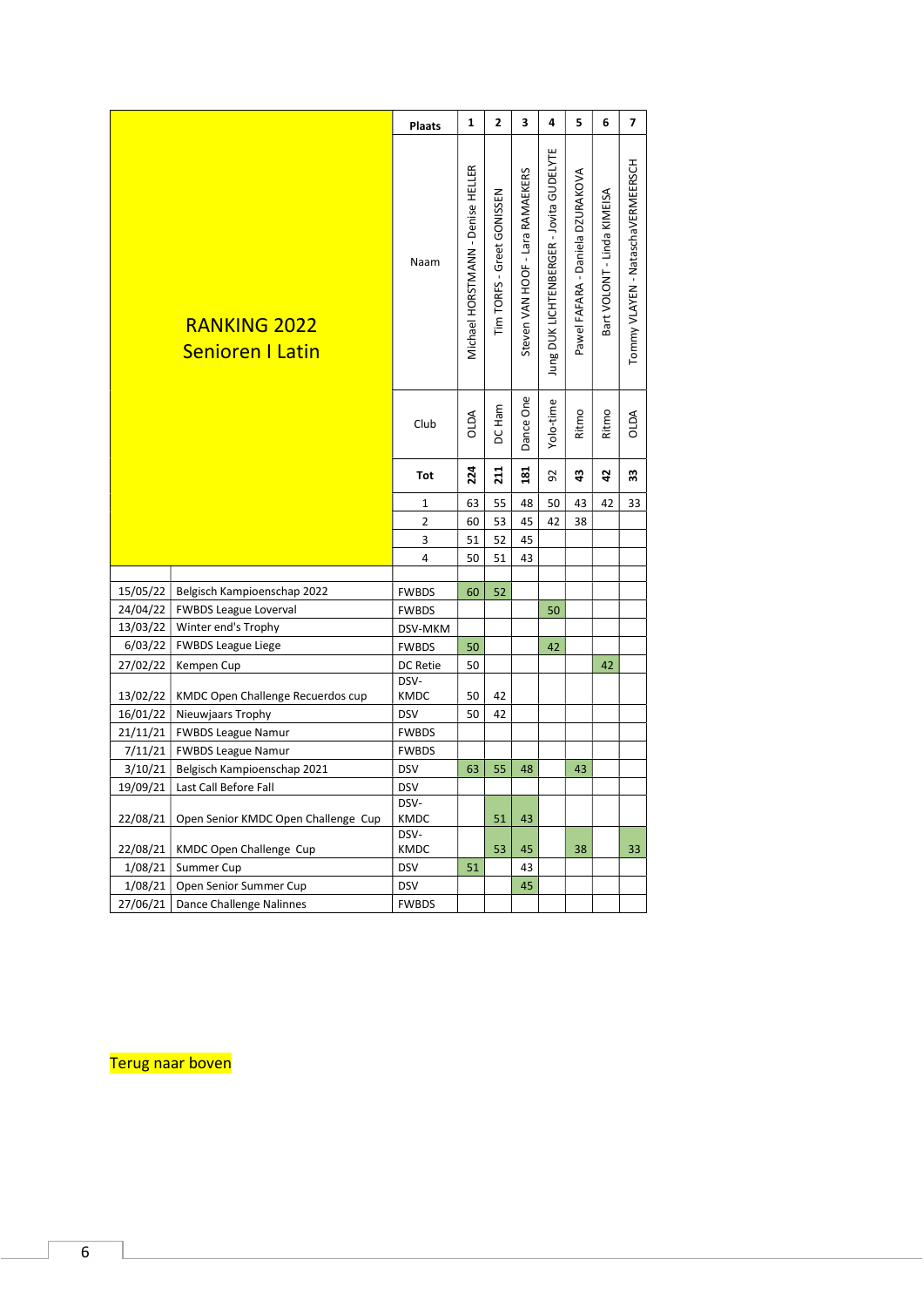<span id="page-6-0"></span>

|                      |                                                   | <b>Plaats</b>                          | 1                            | 2                                 | 3                      |
|----------------------|---------------------------------------------------|----------------------------------------|------------------------------|-----------------------------------|------------------------|
|                      | <b>RANKING 2022</b><br><b>Senioren I Standard</b> | Naam                                   | Mario NIJS - Sandra FEYAERTS | Thomas ROGGEMAN - Annik SPAENJERS | Ivan TYS - Tess JACOBS |
|                      |                                                   | Club                                   | Dance Art Studio             | KMDC                              | Dancepoint             |
|                      |                                                   | <b>Tot</b>                             | 210                          | 163                               | 42                     |
|                      |                                                   | $\mathbf 1$                            | 60                           | 61                                | 42                     |
|                      |                                                   | $\overline{2}$                         | 50                           | 51                                |                        |
|                      |                                                   | 3                                      | 50                           | 51                                |                        |
|                      |                                                   | 4                                      | 50                           |                                   |                        |
|                      |                                                   |                                        |                              |                                   |                        |
| 15/05/22             | Belgisch Kampioenschap 2022                       | <b>FWBDS</b>                           | 60                           |                                   |                        |
| 24/04/22             | <b>FWBDS League Loverval</b>                      | <b>FWBDS</b>                           |                              |                                   |                        |
| 13/03/22             | Winter end's Trophy                               | DSV-MKM                                | 50                           |                                   | 42                     |
| 6/03/22              | <b>FWBDS League Liege</b>                         | <b>FWBDS</b>                           | 50                           |                                   |                        |
| 27/02/22<br>13/02/22 | Kempen Cup<br>KMDC Open Challenge Recuerdos cup   | <b>DC Retie</b><br>DSV-<br><b>KMDC</b> |                              |                                   |                        |
| 16/01/22             | Nieuwjaars Trophy                                 | <b>DSV</b>                             | 50                           |                                   |                        |
| 21/11/21             | <b>FWBDS League Namur</b>                         | <b>FWBDS</b>                           | 50                           |                                   |                        |
| 7/11/21              | <b>FWBDS League Namur</b>                         | <b>FWBDS</b>                           |                              |                                   |                        |
| 3/10/21              | Belgisch Kampioenschap 2021                       | <b>DSV</b>                             |                              | 61                                |                        |
| 19/09/21             | Last Call Before Fall                             | <b>DSV</b>                             |                              | 51                                |                        |
| 22/08/21             | <b>KMDC Open Challenge Cup</b>                    | DSV-<br><b>KMDC</b>                    |                              | 51                                |                        |
| 1/08/21              | Summer Cup                                        | <b>DSV</b>                             |                              |                                   |                        |
| 27/06/21             | Dance Challenge Nalinnes                          | <b>FWBDS</b>                           |                              |                                   |                        |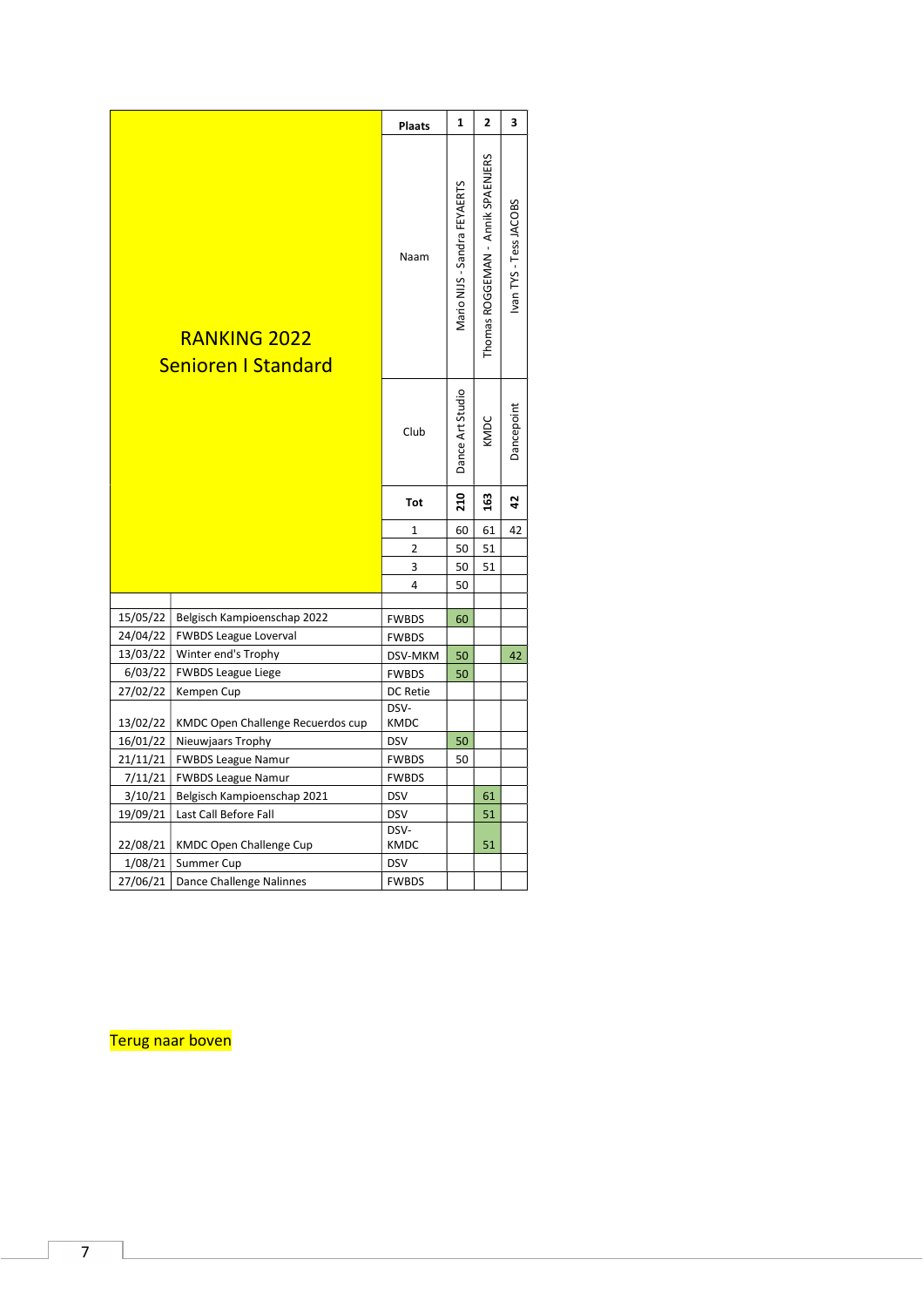<span id="page-7-0"></span>

|                      |                                                     | <b>Plaats</b>           | $\mathbf{1}$                      | $\overline{2}$                       | 3                                       | 4                                 |
|----------------------|-----------------------------------------------------|-------------------------|-----------------------------------|--------------------------------------|-----------------------------------------|-----------------------------------|
|                      | <b>RANKING 2022</b><br><b>Senioren II Latin</b>     | Naam                    | louri BELOOUSOV - Irina BELOUSOVA | Iohan DE MEERSMAN - Tessa VAN BUYTEN | Jung DUK LICHTENBERGER - Jovita GUDELYT | Michael HORSTMANN - Denise HELLER |
|                      |                                                     | Club                    | Saltare                           | Spotlight                            | Yolo-time                               | <b>OLDA Vzw</b>                   |
|                      |                                                     | <b>Tot</b>              | 213                               | 210                                  | 171                                     | 53                                |
|                      |                                                     | 1                       | 61                                | 60                                   | 52                                      | 53                                |
|                      |                                                     | $\overline{2}$          | 51                                | 50                                   | 42                                      |                                   |
|                      |                                                     | 3                       | 51                                | 50                                   | 42                                      |                                   |
|                      |                                                     | 4                       | 50                                | 50                                   | 35                                      |                                   |
|                      |                                                     |                         |                                   |                                      |                                         |                                   |
| 15/05/22             | Belgisch Kampioenschap 2022                         | <b>FWBDS</b>            | 45                                | 60                                   | 52                                      |                                   |
| 24/04/22<br>13/03/22 | <b>FWBDS League Loverval</b><br>Winter end's Trophy | <b>FWBDS</b>            | 42                                | 50                                   | 42                                      |                                   |
| 6/03/22              | <b>FWBDS League Liege</b>                           | DSV-MKM<br><b>FWBDS</b> |                                   | 50<br>50                             | 42                                      |                                   |
| 27/02/22             | Kempen Cup                                          | DC Retie                | 42                                | 50                                   | 35                                      |                                   |
|                      |                                                     | DSV-                    |                                   |                                      |                                         |                                   |
| 13/02/22             | KMDC Open Challenge Recuerdos cup                   | <b>KMDC</b>             | 50                                |                                      |                                         |                                   |
| 16/01/22             | Nieuwjaars Trophy                                   | <b>DSV</b>              | 50                                |                                      |                                         |                                   |
| 21/11/21             | FWBDS League Namur                                  | <b>FWBDS</b>            |                                   |                                      |                                         |                                   |
| 7/11/21              | <b>FWBDS League Namur</b>                           | <b>FWBDS</b>            |                                   |                                      |                                         |                                   |
| 3/10/21              | Belgisch Kampioenschap 2021                         | <b>DSV</b>              | 61                                |                                      |                                         |                                   |
| 19/09/21             | Last Call Before Fall                               | <b>DSV</b>              | 43                                |                                      |                                         |                                   |
| 22/08/21             | KMDC Open Challenge Cup                             | DSV-<br>KMDC            |                                   |                                      |                                         |                                   |
|                      | $1/08/21$ Summer Cup                                | <b>DSV</b>              | 51                                |                                      |                                         |                                   |
|                      | 1/08/21   Open Senior Summer Cup                    | <b>DSV</b>              |                                   |                                      |                                         | 53                                |
| 27/06/21             | Dance Challenge Nalinnes                            | <b>FWBDS</b>            | 51                                |                                      |                                         |                                   |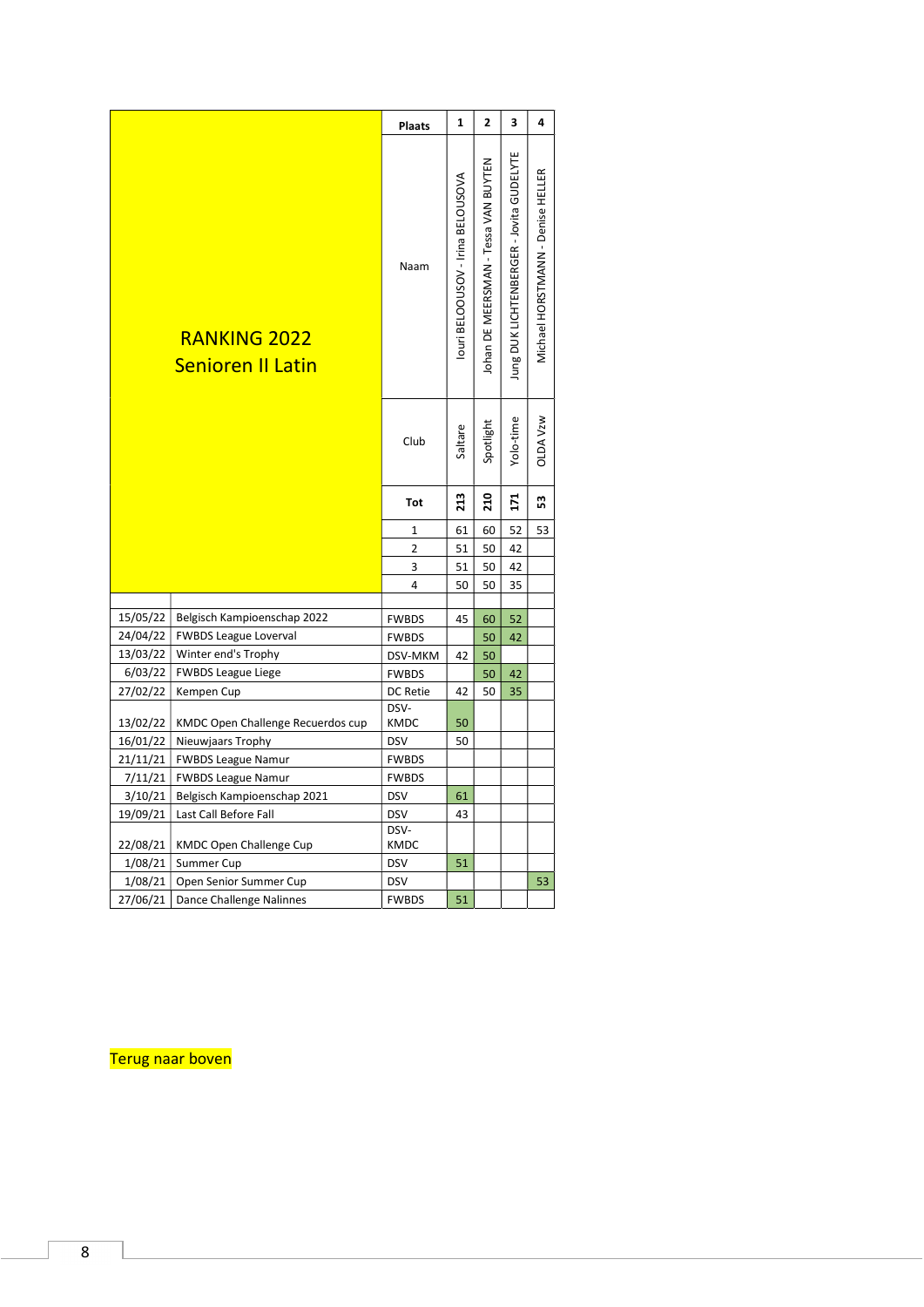<span id="page-8-0"></span>

|          |                                                    | <b>Plaats</b>       | $\mathbf{1}$                        | 2                                           | 3                                 | 4                              | 5                                 | 6                          | $\overline{7}$            | 8                           |
|----------|----------------------------------------------------|---------------------|-------------------------------------|---------------------------------------------|-----------------------------------|--------------------------------|-----------------------------------|----------------------------|---------------------------|-----------------------------|
|          | <b>RANKING 2022</b><br><b>Senioren II Standard</b> | Naam                | Robrecht KRIKILION - Nadia SCHEPENS | Jean-Hugues HENNEGHIEN - Elviramaira BESCHI | Thomas ROGGEMAN - Annik SPAENJERS | Gerrit DE COCK - Conny LYSSENS | louri BELOOUSOV - Irina BELOUSOVA | Johan DE ROECK - An LAZOEN | Ben TENRET - Noëlla DREZE | Peter NAGY - Yeva KOCHARYAN |
|          |                                                    | Club                | 4Dance! Vzw                         | CSB                                         | KMDC                              | KMDC                           | Saltare                           | Saltare                    | Saint Ghislain            | Flow Style Dance Studio     |
|          |                                                    | Tot                 | 231                                 | 220                                         | 197                               | 179                            | 173                               | 127                        | 8                         | 35                          |
|          |                                                    | 1                   | 63                                  | 62                                          | 55                                | 48                             | 45                                | 30                         | 50                        | 35                          |
|          |                                                    | 2                   | 60                                  | 55                                          | 50                                | 47                             | 43                                | 35                         | 30                        |                             |
|          |                                                    | 3                   | 55                                  | 52                                          | 47                                | 42                             | 43                                | 32                         |                           |                             |
|          |                                                    | 4                   | 53                                  | 51                                          | 45                                | 42                             | 42                                | 30                         |                           |                             |
|          |                                                    |                     |                                     |                                             |                                   |                                |                                   |                            |                           |                             |
| 15/05/22 | Belgisch Kampioenschap 2022                        | <b>FWBDS</b>        | 60                                  | 52                                          | 45                                | 40                             | 36                                | 32                         |                           |                             |
| 15/05/22 | Belgian International FedCup 2022                  | <b>WDSF</b>         |                                     | 62                                          |                                   |                                |                                   |                            |                           |                             |
| 24/04/22 | <b>FWBDS League Loverval</b>                       | <b>FWBDS</b>        | 42                                  | 50                                          |                                   |                                |                                   |                            |                           |                             |
| 13/03/22 | Winter end's Trophy                                | DSV-MKM             | 50                                  |                                             |                                   |                                | 42                                | 30                         |                           | 35                          |
| 6/03/22  | <b>FWBDS League Liege</b>                          | <b>FWBDS</b>        |                                     | 50                                          |                                   | 42                             |                                   | 35                         |                           |                             |
| 27/02/22 | Kempen Cup                                         | DC Retie            | 50                                  |                                             |                                   | 35                             | 42                                | 30                         |                           |                             |
|          | 13/02/22   KMDC Open Challenge Recuerdos cup       | DSV-<br><b>KMDC</b> | 50                                  | 42                                          | 35                                | 30                             | 26                                |                            |                           |                             |
| 16/01/22 | Nieuwjaars Trophy                                  | <b>DSV</b>          |                                     |                                             | 50                                | 42                             | 35                                |                            |                           |                             |
| 21/11/21 | <b>FWBDS League Namur</b>                          | <b>FWBDS</b>        |                                     | 50                                          | 42                                | 35                             |                                   |                            | 30                        |                             |
| 7/11/21  | <b>FWBDS League Namur</b>                          | <b>FWBDS</b>        |                                     |                                             |                                   |                                |                                   |                            | 50                        |                             |
| 3/10/21  | Belgisch Kampioenschap 2021                        | <b>DSV</b>          | 63                                  | 55                                          |                                   | 48                             | 43                                |                            |                           |                             |
| 19/09/21 | Open Last Call Before Fall                         | <b>DSV</b>          | 53                                  |                                             |                                   |                                |                                   |                            |                           |                             |
| 19/09/21 | Last Call Before Fall                              | <b>DSV</b>          | 55                                  |                                             | 47                                | 35                             | 31                                |                            |                           |                             |
| 22/08/21 | Open Senior KMDC Open Challenge Cup                | DSV-<br><b>KMDC</b> |                                     |                                             |                                   |                                | 45                                |                            |                           |                             |
|          |                                                    | DSV-                |                                     |                                             |                                   |                                |                                   |                            |                           |                             |
| 22/08/21 | <b>KMDC Open Challenge Cup</b>                     | KMDC                |                                     |                                             | 55                                | 47                             | 40                                |                            |                           |                             |
| 1/08/21  | Summer Cup                                         | <b>DSV</b>          | 53                                  |                                             | 45                                | 38                             |                                   |                            |                           |                             |
| 1/08/21  | Open Senior Summer Cup                             | <b>DSV</b>          | 51                                  |                                             |                                   |                                |                                   |                            |                           |                             |
| 27/06/21 | Dance Challenge Nalinnes                           | <b>FWBDS</b>        |                                     | 51                                          |                                   |                                | 43                                |                            |                           |                             |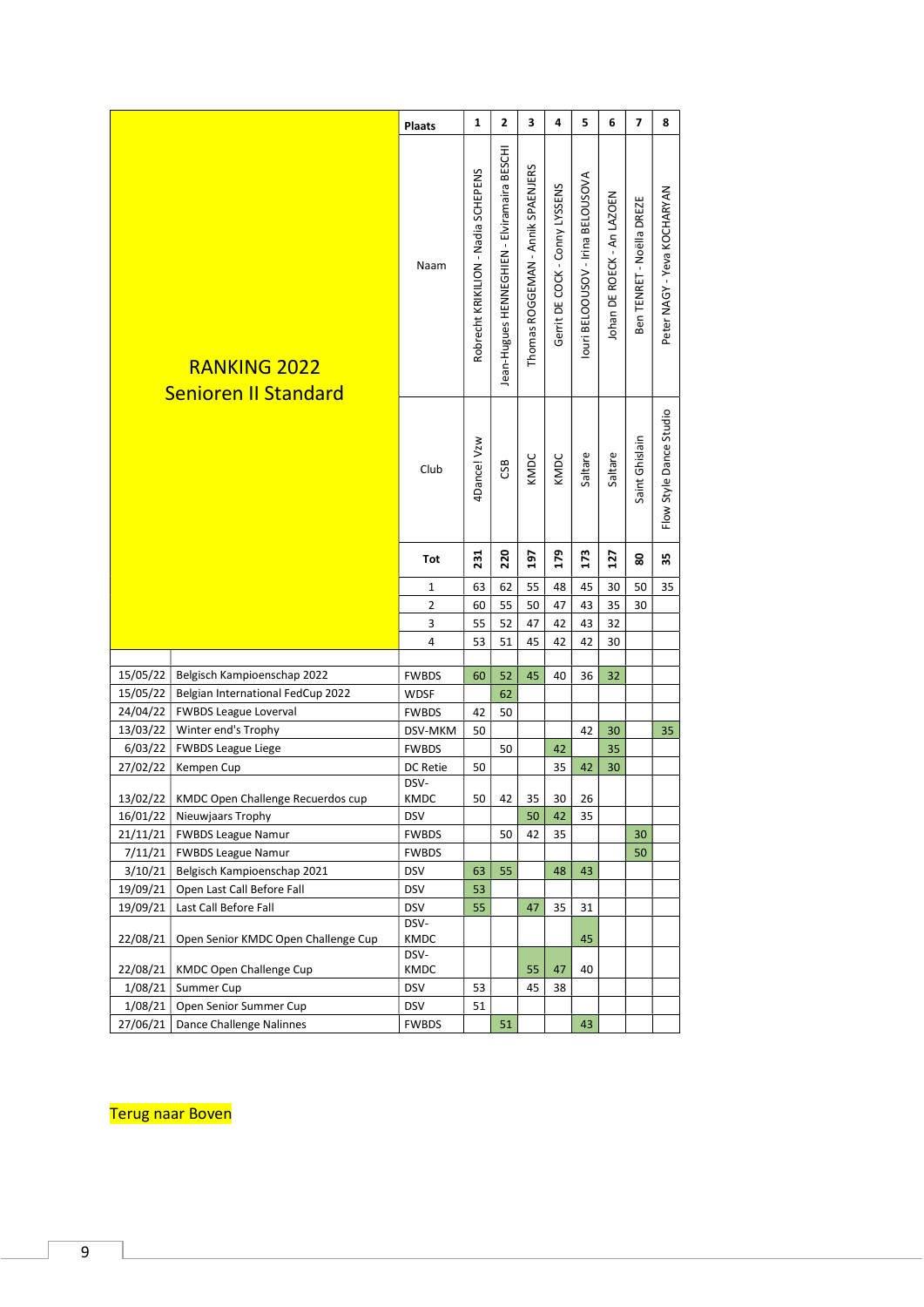<span id="page-9-0"></span>

|          |                                           | <b>Plaats</b>  |   |
|----------|-------------------------------------------|----------------|---|
|          |                                           | Naam           |   |
|          | RANKING 2022 Senioren<br><b>III Latin</b> | Club           | ō |
|          |                                           | Tot            |   |
|          |                                           | 1              |   |
|          |                                           | $\overline{2}$ |   |
|          |                                           | 3              |   |
|          |                                           | $\overline{4}$ |   |
| 15/05/22 | Belgisch Kampioenschap 2022               | <b>FWBDS</b>   |   |
| 24/04/22 | <b>FWBDS League Loverval</b>              | <b>FWBDS</b>   |   |
| 13/03/22 | Winter end's Trophy                       | DSV-MKM        |   |
| 6/03/22  | <b>FWBDS League Liege</b>                 | <b>FWBDS</b>   |   |
| 27/02/22 | Kempen Cup                                | DC Retie       |   |
| 13/02/22 | KMDC Open Challenge Recuerdos cup         | DSV-<br>KMDC   |   |
| 16/01/22 | Nieuwjaars Trophy                         | <b>DSV</b>     |   |
| 21/11/21 | <b>FWBDS League Namur</b>                 | <b>FWBDS</b>   |   |
| 7/11/21  | <b>FWBDS League Namur</b>                 | <b>FWBDS</b>   |   |
| 3/10/21  | Belgisch Kampioenschap 2021               | <b>DSV</b>     |   |
| 19/09/21 | Last Call Before Fall                     | <b>DSV</b>     |   |
| 22/08/21 | KMDC Open Challenge Cu                    | DSV-<br>KMDC   |   |
| 1/08/21  | Summer Cup                                | <b>DSV</b>     |   |
| 27/06/21 | Dance Challenge Nalinnes                  | <b>FWBDS</b>   |   |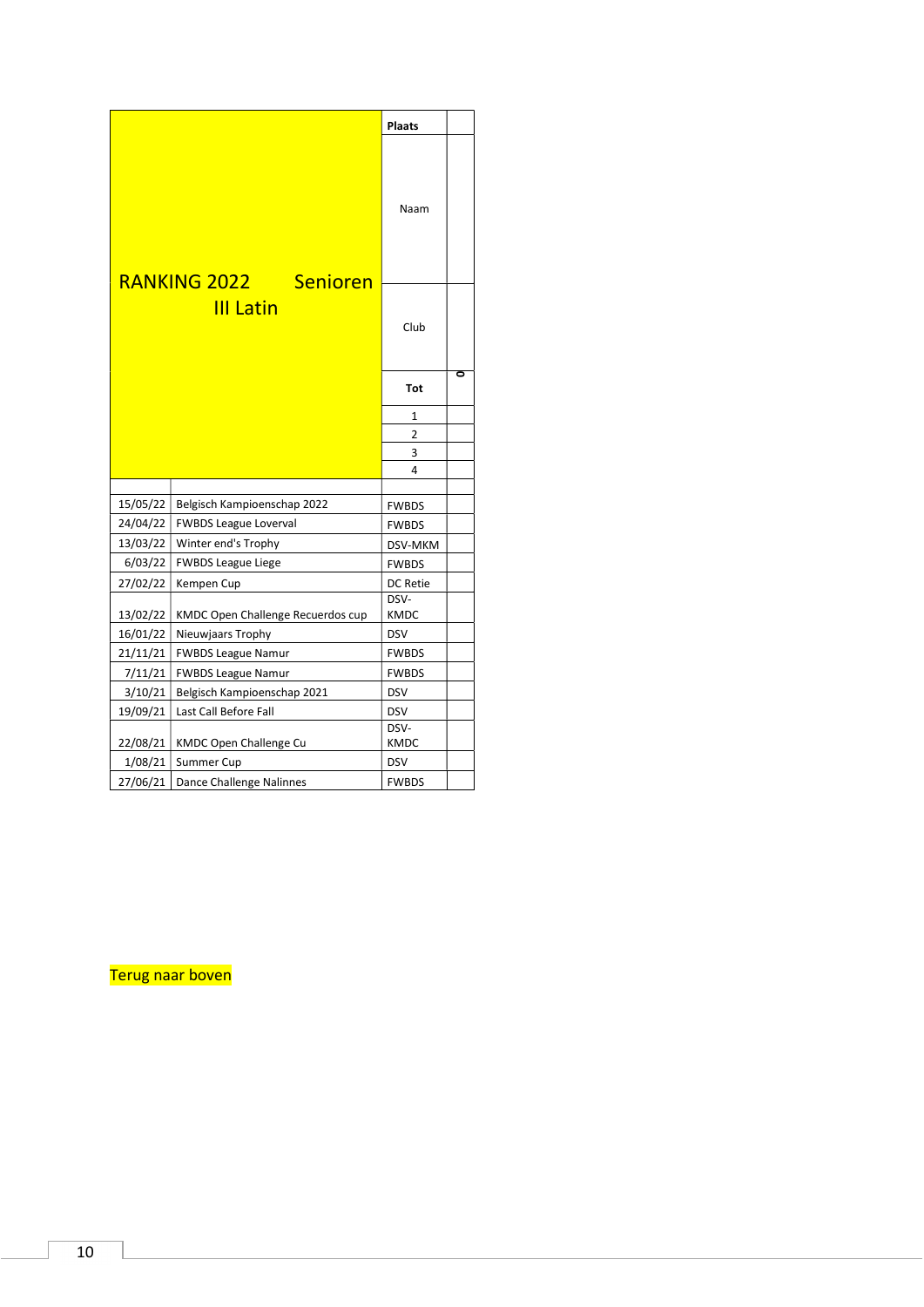<span id="page-10-0"></span>

|          |                                                     | <b>Plaats</b>  | $\mathbf{1}$                | $\mathbf 2$                  | 3                              | 4                                  | 5                                  | 6                                | $\overline{\mathbf{z}}$                  | 8                                       | 9                               | ${\bf 10}$                            | 11                                 | 12                              | 13                                |  |
|----------|-----------------------------------------------------|----------------|-----------------------------|------------------------------|--------------------------------|------------------------------------|------------------------------------|----------------------------------|------------------------------------------|-----------------------------------------|---------------------------------|---------------------------------------|------------------------------------|---------------------------------|-----------------------------------|--|
|          | <b>RANKING 2022</b><br><b>Senioren III Standard</b> | Naam           | Ruud HOUBEN - Chris ROSSEAU | Paul VANDERUL - Nini KUYPERS | Marc VAN BREDA - Anita BOSMANS | Philip JACOBS - Arlette MOLENBRUCH | Luc VERSTRAETEN - Chris VAN HAVERE | Marc TIMMERMANS - Marleen SAENEN | Rudy CHAPELLE - Maria Christina SCARPINI | Henri LEBOUTTE - Francine LEBOUTTE-ADAM | Herwig SERVOTTE - Betty BUELENS | Frederic PAQUET - Marie-Pierre PAQUET | Patrick MENCHINI - Renée TOUSSAINT | Danny VAN VOOREN - Ann DERGELOO | Jean TOURNAY - Brigitte DEBRAUWER |  |
|          |                                                     | Club           | KMDC                        | Dancetime                    | Danza Vzw                      | Dancepoint                         | 4Dance! Vzw                        | DC Ham                           | TC Bertransart                           | 4Dance! Vzw                             | KMDC                            | Cristaly Dance                        | Elite Dance Club                   | Time-out                        | Spotlight                         |  |
|          |                                                     | Tot            | 231                         | 200                          | 199                            | 193                                | 154                                | 128                              | 142                                      | 126                                     | 116                             | 78                                    | $\bf{48}$                          | $38\,$                          | $30\,$                            |  |
|          |                                                     | $\mathbf{1}$   | 63                          | 50                           | 55                             | 62                                 | 42                                 | 45                               | 42                                       | 53                                      | 42                              | 26                                    | 30                                 | 26                              | 30                                |  |
|          |                                                     | $\overline{2}$ | 60                          | 50                           | 52                             | 48                                 | 40                                 | 43                               | 35                                       | 38                                      | 36                              | 26                                    | 18                                 | 12                              |                                   |  |
|          |                                                     | 3              | 55                          | 50                           | $47\,$                         | 45                                 | 39                                 | 40                               | 33                                       | 35                                      | 22                              | 26                                    |                                    |                                 |                                   |  |
|          |                                                     | 4              | 53                          | 50                           | 45                             | 38                                 | 33                                 |                                  | 32                                       |                                         | 16                              |                                       |                                    |                                 |                                   |  |
|          |                                                     |                |                             |                              |                                |                                    |                                    |                                  |                                          |                                         |                                 |                                       |                                    |                                 |                                   |  |
| 15/05/22 | Belgisch Kampioenschap 2022                         | <b>FWBDS</b>   | 60                          |                              | 52                             | 45                                 | 40                                 |                                  | 32                                       |                                         | 36                              |                                       |                                    |                                 |                                   |  |
| 15/05/22 | Belgian International FedCup 2022                   | <b>WDSF</b>    |                             |                              |                                | 62                                 |                                    |                                  |                                          |                                         |                                 |                                       |                                    |                                 |                                   |  |
| 24/04/22 | <b>FWBDS League Loverval</b>                        | <b>FWBDS</b>   |                             | 50                           |                                |                                    |                                    |                                  | 42                                       |                                         |                                 |                                       |                                    |                                 |                                   |  |
| 13/03/22 | Winter end's Trophy                                 | DSV-MKM        | 50                          | 42                           | 35                             |                                    | 30                                 |                                  |                                          |                                         |                                 | 26                                    |                                    |                                 |                                   |  |
| 6/03/22  | <b>FWBDS League Liege</b>                           | <b>FWBDS</b>   |                             | 50                           |                                |                                    | 35                                 |                                  | 26                                       |                                         | 42                              |                                       |                                    |                                 | 30                                |  |
| 27/02/22 | Kempen Cup                                          | DC Retie       | 42                          | 50                           | 35                             | 30                                 | 22                                 |                                  | 18                                       |                                         |                                 | 26                                    |                                    |                                 |                                   |  |
| 13/02/22 | KMDC Open Challenge Recuerdos cup                   | DSV-<br>KMDC   | 50                          | 42                           | 35                             | 22                                 | 30                                 |                                  | 14                                       |                                         | 16                              | 26                                    | 18                                 | 12                              |                                   |  |
| 16/01/22 | Nieuwjaars Trophy                                   | <b>DSV</b>     | 50                          | 35                           | 42                             | 30                                 |                                    |                                  |                                          |                                         | 22                              |                                       |                                    | 26                              |                                   |  |
| 21/11/21 | <b>FWBDS League Namur</b>                           | <b>FWBDS</b>   |                             | 50                           |                                |                                    | 42                                 |                                  | 35                                       |                                         |                                 |                                       |                                    |                                 |                                   |  |
| 7/11/21  | FWBDS League Namur                                  | <b>FWBDS</b>   | 50                          | 35                           | 42                             | 26                                 |                                    |                                  |                                          |                                         |                                 |                                       | 30                                 |                                 |                                   |  |
| 3/10/21  | Belgisch Kampioenschap 2021                         | <b>DSV</b>     | 63                          |                              | 55                             | 48                                 | 39                                 | 45                               | 25                                       |                                         |                                 |                                       |                                    |                                 |                                   |  |
| 19/09/21 | Open Last Call Before Fall                          | <b>DSV</b>     |                             |                              |                                |                                    |                                    |                                  |                                          |                                         |                                 |                                       |                                    |                                 |                                   |  |
| 19/09/21 | Last Call Before Fall                               | <b>DSV</b>     | 53                          |                              | 45                             | 38                                 |                                    |                                  | 33                                       |                                         |                                 |                                       |                                    |                                 |                                   |  |
| 22/08/21 | Open Senior KMDC Open Challenge Cup                 | DSV-<br>KMDC   |                             |                              |                                |                                    |                                    |                                  |                                          | 53                                      |                                 |                                       |                                    |                                 |                                   |  |
| 22/08/21 | KMDC Open Challenge Cup                             | DSV-<br>KMDC   | 55                          |                              | 47                             |                                    | 31                                 | 40                               | 27                                       | 35                                      |                                 |                                       |                                    |                                 |                                   |  |
|          | $1/08/21$ Summer Cup                                | <b>DSV</b>     | 53                          |                              |                                | 29                                 | 33                                 | 45                               |                                          | 38                                      |                                 |                                       |                                    |                                 |                                   |  |
|          | 27/06/21 Dance Challenge Nalinnes                   | <b>FWBDS</b>   |                             |                              |                                |                                    |                                    |                                  |                                          |                                         |                                 |                                       |                                    |                                 |                                   |  |
|          |                                                     |                |                             |                              |                                |                                    |                                    |                                  |                                          |                                         |                                 |                                       |                                    |                                 |                                   |  |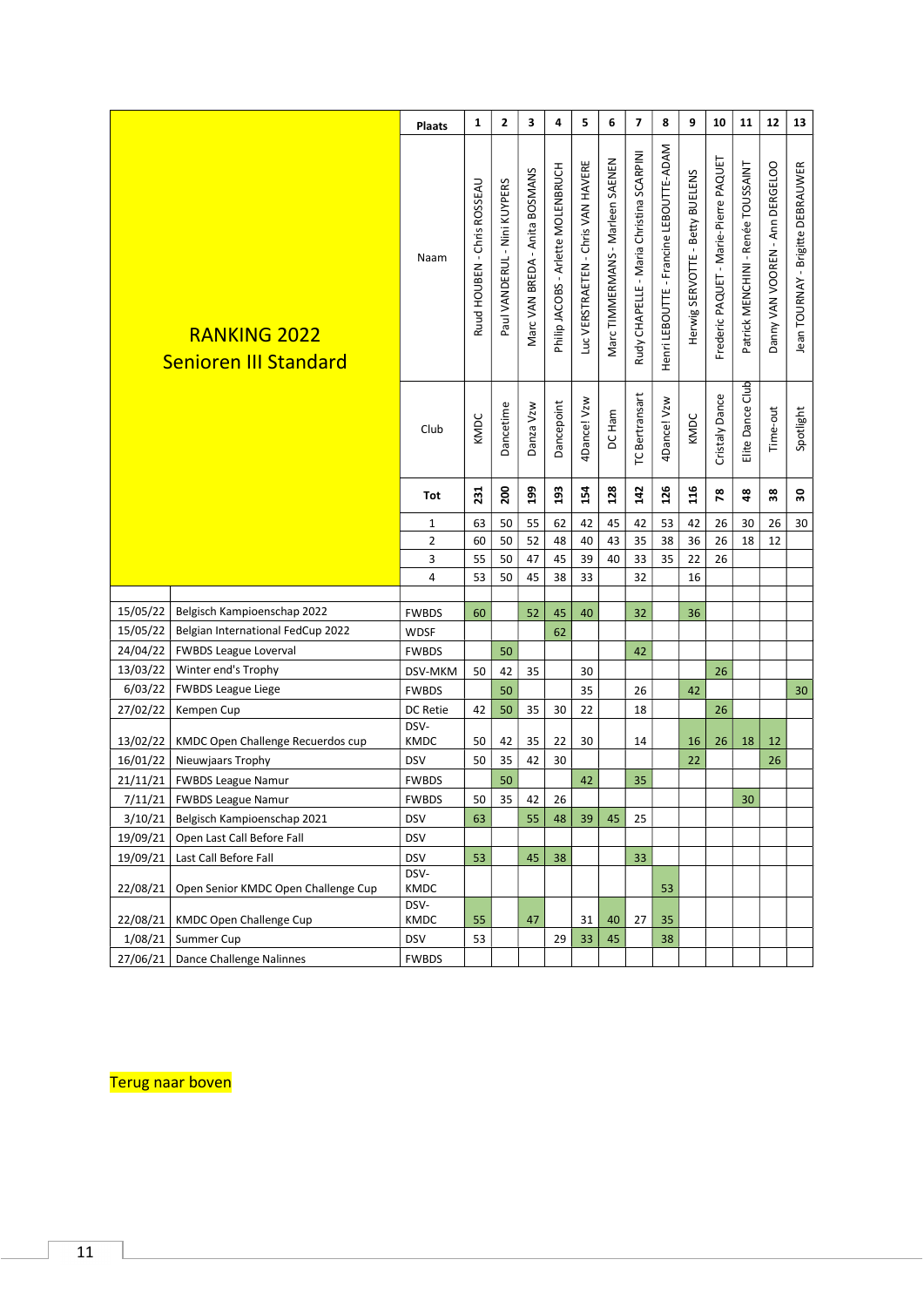<span id="page-11-0"></span>

|          |                                                | <b>Plaats</b>       | $\mathbf{1}$                  | $\overline{2}$                       | $\overline{\mathbf{3}}$    | $\overline{\mathbf{4}}$        | 5                                  | 6                                 |
|----------|------------------------------------------------|---------------------|-------------------------------|--------------------------------------|----------------------------|--------------------------------|------------------------------------|-----------------------------------|
|          |                                                |                     |                               |                                      |                            |                                |                                    |                                   |
|          | RANKING 2022<br>Senioren<br><b>IV Standard</b> | Naam                | Paul VANDENRUL - Nini KUYPERS | lacques GOLDSCHMIDT - Josiane MASART | Wim VAN DAELE - Chris LEYS | Ermanno VILLANI - Ann DE BRUYN | Patrick MENCHINI - Renée TOUSSAINT | Benny SMETS - Christiane HENDERIX |
|          |                                                | Club                | Dance Time                    | Dancepoint                           | KMDC                       | KMDC                           | Elite Dance Club                   | 4Dance! Vzw                       |
|          |                                                | Tot                 | 238                           | 209                                  | 179                        | 146                            | 152                                | 120                               |
|          |                                                | $\mathbf{1}$        | 63                            | 55                                   | 50                         | 40                             | 42                                 | 47                                |
|          |                                                | $\overline{2}$      | 60                            | 55                                   | 45                         | 38                             | 40                                 | 38                                |
|          |                                                | 3                   | 60                            | 52                                   | 42                         | 35                             | 35                                 | 35                                |
|          |                                                | $\overline{4}$      | 55                            | 47                                   | 42                         | 33                             | 35                                 |                                   |
|          |                                                |                     |                               |                                      |                            |                                |                                    |                                   |
| 15/05/22 | Belgisch Kampioenschap 2022                    | <b>FWBDS</b>        | 60                            | 52                                   | 45                         |                                | 40                                 |                                   |
| 15/05/22 | Belgian International FedCup 2022              | <b>WDSF</b>         | 60                            |                                      | 50                         |                                |                                    |                                   |
| 24/04/22 | <b>FWBDS League Loverval</b>                   | <b>FWBDS</b>        | 50                            | 42                                   |                            |                                |                                    |                                   |
| 13/03/22 | Winter end's Trophy                            | DSV-MKM             | 50                            |                                      | 42                         |                                |                                    |                                   |
| 6/03/22  | <b>FWBDS League Liege</b>                      | <b>FWBDS</b>        | 50                            |                                      |                            |                                |                                    |                                   |
| 27/02/22 | Kempen Cup                                     | DC Retie            | 50                            |                                      | 42                         |                                |                                    |                                   |
| 13/02/22 | KMDC Open Challenge Recuerdos cup              | DSV-<br><b>KMDC</b> | 50                            |                                      | 42                         |                                | 35                                 |                                   |
| 16/01/22 | Nieuwjaars Trophy                              | <b>DSV</b>          | 50                            | 42                                   |                            |                                | 35                                 |                                   |
| 21/11/21 | <b>FWBDS League Namur</b>                      | <b>FWBDS</b>        | 50                            | 42                                   |                            |                                | 35                                 |                                   |
| 7/11/21  | <b>FWBDS League Namur</b>                      | <b>FWBDS</b>        | 50                            |                                      |                            |                                | 42                                 | 35                                |
| 3/10/21  | Belgisch Kampioenschap 2021                    | <b>DSV</b>          | 63                            | 55                                   |                            | 38                             |                                    |                                   |
| 19/09/21 | Last Call Before Fall                          | <b>DSV</b>          | 55                            | 47                                   | 40                         | 35                             |                                    |                                   |
|          | 22/08/21   KMDC Open Challenge Cup             | DSV-<br><b>KMDC</b> |                               | 55                                   |                            | 40                             |                                    | 47                                |
|          | 1/08/21   Summer Cup                           | <b>DSV</b>          | 53                            | 45                                   |                            | 33                             |                                    | 38                                |
|          | 27/06/21   Dance Challenge Nalinnes            | <b>FWBDS</b>        |                               |                                      |                            |                                |                                    |                                   |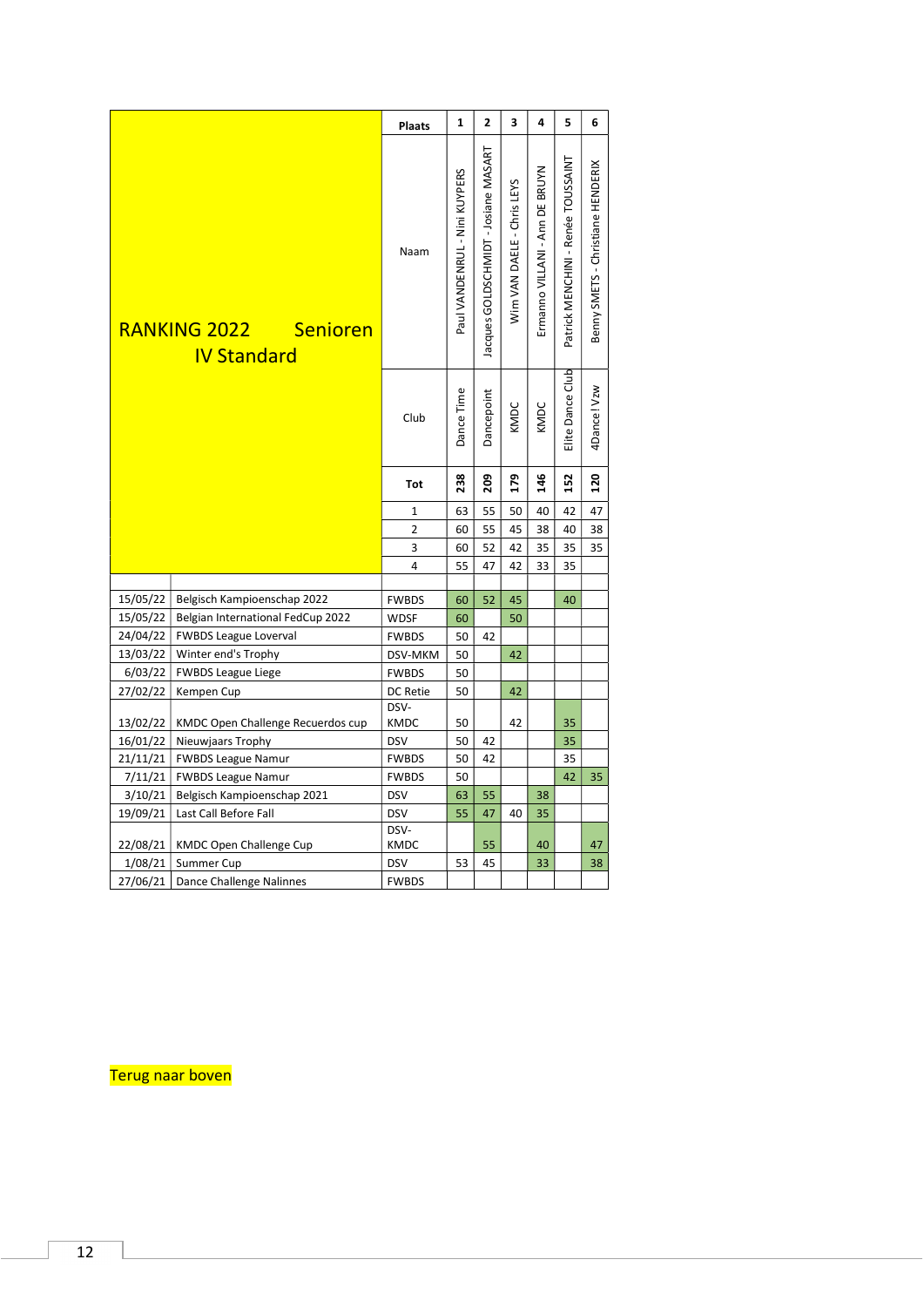<span id="page-12-0"></span>

| Giorgio SPADORO - Lucija ONDEJ GULIC<br>Matteo BORRENS - Laura DARTEVELLE<br>Noah LARDILLIER - Eva PITOISET<br>Naam<br>RANKING 2022<br><b>Under</b><br>21 Latin<br>Corazon Latino<br>Spotlight<br>Spotlight<br>Club<br>ន<br>ន<br>3<br>Tot<br>60<br>50<br>50<br>1<br>2<br>3<br>4<br>1/05/22<br>Belgisch Kampioenschap 2022<br><b>DSV</b><br>60<br>24/04/22<br><b>FWBDS League Loverval</b><br><b>FWBDS</b><br>50<br>13/03/22<br>Winter end's Trophy<br>DSV-MKM<br>6/03/22<br><b>FWBDS League Liege</b><br><b>FWBDS</b><br>50<br>27/02/22<br>Kempen Cup<br>DC Retie<br>DSV-<br>KMDC<br>13/02/22<br>KMDC Open Challenge Recuerdos cup<br><b>DSV</b><br>16/01/22<br>Nieuwjaars Trophy<br><b>FWBDS</b><br>21/11/21<br><b>FWBDS League Namur</b><br>7/11/21   FWBDS League Namur<br><b>FWBDS</b><br>Belgisch Kampioenschap 2021<br>3/10/21<br><b>DSV</b><br>Open Last Call Before Fall<br>19/09/21<br><b>DSV</b><br>19/09/21<br>Last Call Before Fall<br><b>DSV</b><br>DSV-<br>22/08/21<br>KMDC Open Challenge Cup<br>KMDC<br>1/08/21<br>Summer Cup<br><b>DSV</b><br>27/06/21<br>Dance Challenge Nalinnes<br><b>FWBDS</b> |  | <b>Plaats</b> | 1 | 2 | 3 |  |
|---------------------------------------------------------------------------------------------------------------------------------------------------------------------------------------------------------------------------------------------------------------------------------------------------------------------------------------------------------------------------------------------------------------------------------------------------------------------------------------------------------------------------------------------------------------------------------------------------------------------------------------------------------------------------------------------------------------------------------------------------------------------------------------------------------------------------------------------------------------------------------------------------------------------------------------------------------------------------------------------------------------------------------------------------------------------------------------------------------------------|--|---------------|---|---|---|--|
|                                                                                                                                                                                                                                                                                                                                                                                                                                                                                                                                                                                                                                                                                                                                                                                                                                                                                                                                                                                                                                                                                                                     |  |               |   |   |   |  |
|                                                                                                                                                                                                                                                                                                                                                                                                                                                                                                                                                                                                                                                                                                                                                                                                                                                                                                                                                                                                                                                                                                                     |  |               |   |   |   |  |
|                                                                                                                                                                                                                                                                                                                                                                                                                                                                                                                                                                                                                                                                                                                                                                                                                                                                                                                                                                                                                                                                                                                     |  |               |   |   |   |  |
|                                                                                                                                                                                                                                                                                                                                                                                                                                                                                                                                                                                                                                                                                                                                                                                                                                                                                                                                                                                                                                                                                                                     |  |               |   |   |   |  |
|                                                                                                                                                                                                                                                                                                                                                                                                                                                                                                                                                                                                                                                                                                                                                                                                                                                                                                                                                                                                                                                                                                                     |  |               |   |   |   |  |
|                                                                                                                                                                                                                                                                                                                                                                                                                                                                                                                                                                                                                                                                                                                                                                                                                                                                                                                                                                                                                                                                                                                     |  |               |   |   |   |  |
|                                                                                                                                                                                                                                                                                                                                                                                                                                                                                                                                                                                                                                                                                                                                                                                                                                                                                                                                                                                                                                                                                                                     |  |               |   |   |   |  |
|                                                                                                                                                                                                                                                                                                                                                                                                                                                                                                                                                                                                                                                                                                                                                                                                                                                                                                                                                                                                                                                                                                                     |  |               |   |   |   |  |
|                                                                                                                                                                                                                                                                                                                                                                                                                                                                                                                                                                                                                                                                                                                                                                                                                                                                                                                                                                                                                                                                                                                     |  |               |   |   |   |  |
|                                                                                                                                                                                                                                                                                                                                                                                                                                                                                                                                                                                                                                                                                                                                                                                                                                                                                                                                                                                                                                                                                                                     |  |               |   |   |   |  |
|                                                                                                                                                                                                                                                                                                                                                                                                                                                                                                                                                                                                                                                                                                                                                                                                                                                                                                                                                                                                                                                                                                                     |  |               |   |   |   |  |
|                                                                                                                                                                                                                                                                                                                                                                                                                                                                                                                                                                                                                                                                                                                                                                                                                                                                                                                                                                                                                                                                                                                     |  |               |   |   |   |  |
|                                                                                                                                                                                                                                                                                                                                                                                                                                                                                                                                                                                                                                                                                                                                                                                                                                                                                                                                                                                                                                                                                                                     |  |               |   |   |   |  |
|                                                                                                                                                                                                                                                                                                                                                                                                                                                                                                                                                                                                                                                                                                                                                                                                                                                                                                                                                                                                                                                                                                                     |  |               |   |   |   |  |
|                                                                                                                                                                                                                                                                                                                                                                                                                                                                                                                                                                                                                                                                                                                                                                                                                                                                                                                                                                                                                                                                                                                     |  |               |   |   |   |  |
|                                                                                                                                                                                                                                                                                                                                                                                                                                                                                                                                                                                                                                                                                                                                                                                                                                                                                                                                                                                                                                                                                                                     |  |               |   |   |   |  |
|                                                                                                                                                                                                                                                                                                                                                                                                                                                                                                                                                                                                                                                                                                                                                                                                                                                                                                                                                                                                                                                                                                                     |  |               |   |   |   |  |
|                                                                                                                                                                                                                                                                                                                                                                                                                                                                                                                                                                                                                                                                                                                                                                                                                                                                                                                                                                                                                                                                                                                     |  |               |   |   |   |  |
|                                                                                                                                                                                                                                                                                                                                                                                                                                                                                                                                                                                                                                                                                                                                                                                                                                                                                                                                                                                                                                                                                                                     |  |               |   |   |   |  |
|                                                                                                                                                                                                                                                                                                                                                                                                                                                                                                                                                                                                                                                                                                                                                                                                                                                                                                                                                                                                                                                                                                                     |  |               |   |   |   |  |
|                                                                                                                                                                                                                                                                                                                                                                                                                                                                                                                                                                                                                                                                                                                                                                                                                                                                                                                                                                                                                                                                                                                     |  |               |   |   |   |  |
|                                                                                                                                                                                                                                                                                                                                                                                                                                                                                                                                                                                                                                                                                                                                                                                                                                                                                                                                                                                                                                                                                                                     |  |               |   |   |   |  |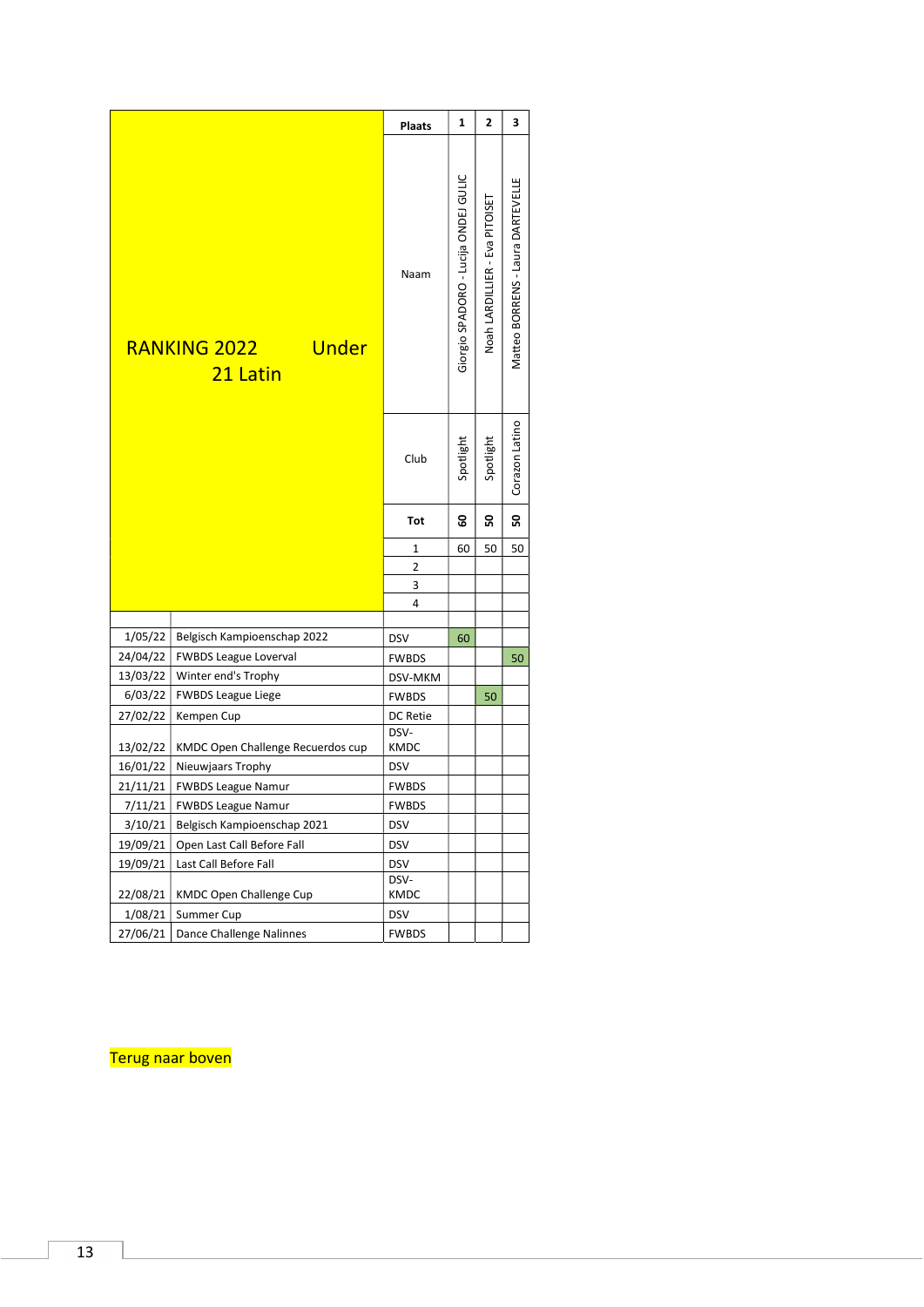<span id="page-13-0"></span>

|                                      |                                     | <b>Plaats</b>  | $\mathbf{1}$                         | 2                              |  |
|--------------------------------------|-------------------------------------|----------------|--------------------------------------|--------------------------------|--|
| RANKING 2022<br>Under<br>21 Standard |                                     | Naam           | Giorgio SPADORO - Lucija ONDEJ GULIC | Noah LARDILLIER - Eva PITOISET |  |
|                                      |                                     | Club           | Spotlight                            | Spotlight                      |  |
|                                      |                                     | <b>Tot</b>     | 3                                    | ន                              |  |
|                                      |                                     | 1              | 60                                   | 50                             |  |
|                                      |                                     | $\overline{2}$ |                                      |                                |  |
|                                      |                                     | 3              |                                      |                                |  |
|                                      |                                     | 4              |                                      |                                |  |
| 1/05/22                              | Belgisch Kampioenschap 2022         | <b>DSV</b>     | 60                                   |                                |  |
| 24/04/22                             | <b>FWBDS League Loverval</b>        | <b>FWBDS</b>   |                                      |                                |  |
| 13/03/22                             | Winter end's Trophy                 | DSV-MKM        |                                      |                                |  |
| 6/03/22                              | <b>FWBDS League Liege</b>           | <b>FWBDS</b>   |                                      | 50                             |  |
| 27/02/22                             | Kempen Cup                          | DC Retie       |                                      |                                |  |
| 13/02/22                             | KMDC Open Challenge Recuerdos cup   | DSV-<br>KMDC   |                                      |                                |  |
| 16/01/22                             | Nieuwjaars Trophy                   | <b>DSV</b>     |                                      |                                |  |
| 21/11/21                             | <b>FWBDS League Namur</b>           | <b>FWBDS</b>   |                                      |                                |  |
| 7/11/21                              | <b>FWBDS League Namur</b>           | <b>FWBDS</b>   |                                      |                                |  |
| 3/10/21                              | Belgisch Kampioenschap 2021         | <b>DSV</b>     |                                      |                                |  |
| 19/09/21                             | Last Call Before Fall               | <b>DSV</b>     |                                      |                                |  |
| 22/08/21                             | KMDC Open Challenge Cup             | DSV-<br>KMDC   |                                      |                                |  |
| 1/08/21                              | Summer Cup                          | <b>DSV</b>     |                                      |                                |  |
|                                      | 27/06/21   Dance Challenge Nalinnes | <b>FWBDS</b>   |                                      |                                |  |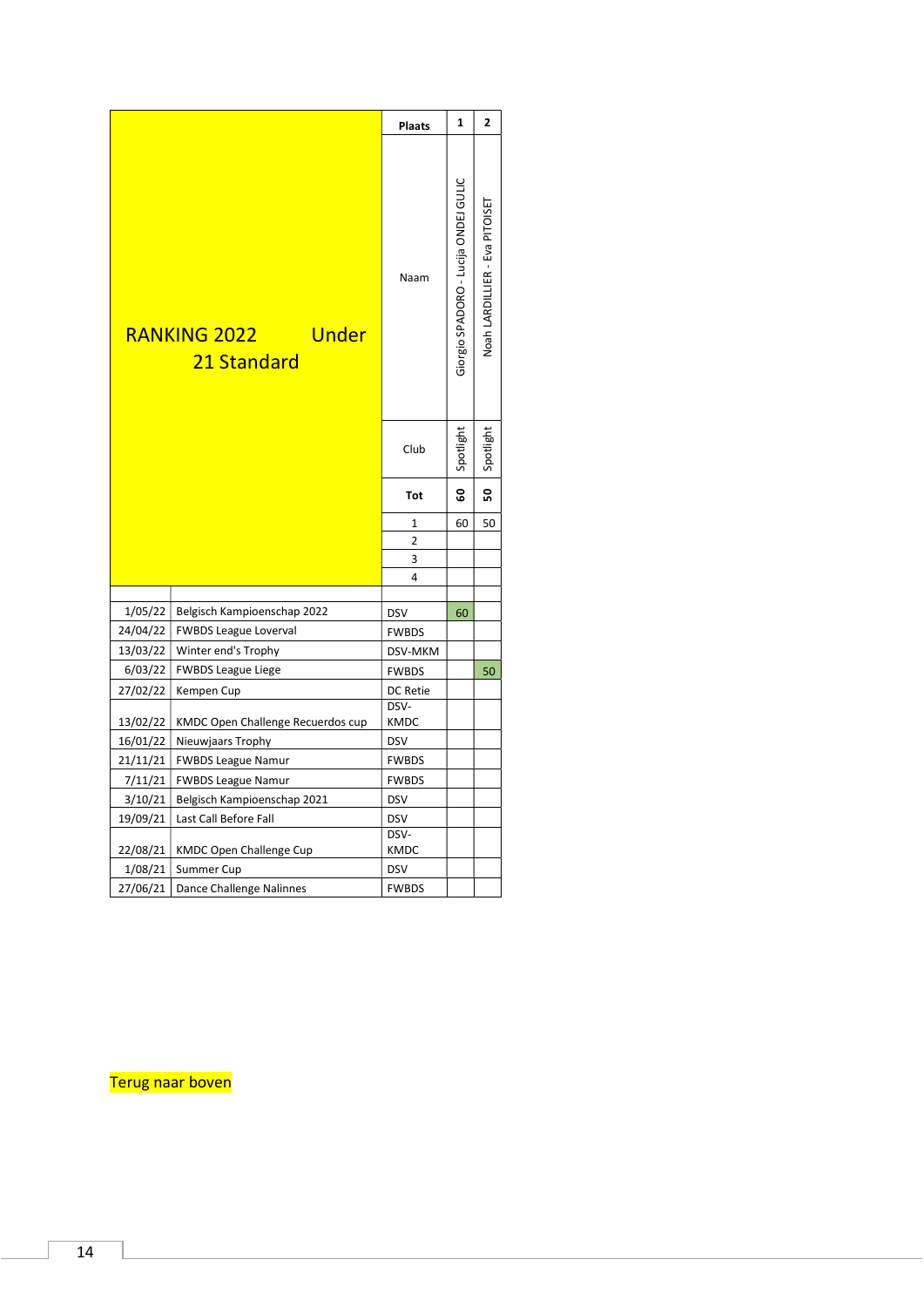<span id="page-14-0"></span>

|                      |                                                     | <b>Plaats</b>           | $\mathbf{1}$                          | $\mathbf{z}$                    |  |
|----------------------|-----------------------------------------------------|-------------------------|---------------------------------------|---------------------------------|--|
|                      | <b>RANKING 2022</b><br><b>Youth Latin</b>           | Naam                    | Giorgio SPADERO - Lucija ONDELG GULIC | Daniel GUGULAN - Sorina CUCULAS |  |
|                      |                                                     | Club                    | Spotlight                             | Spotlight                       |  |
|                      |                                                     | Tot                     | 160                                   | 136                             |  |
|                      |                                                     | 1                       | 60                                    | 52                              |  |
|                      |                                                     | 2                       | 50                                    | 42                              |  |
|                      |                                                     | 3                       | 50                                    | 42                              |  |
|                      |                                                     | 4                       |                                       |                                 |  |
|                      |                                                     |                         |                                       |                                 |  |
| 15/05/22             | Belgisch Kampioenschap 2022                         | <b>FWBDS</b>            | 60                                    | 52                              |  |
| 14/05/22             | Belgian International FedCup 2022                   | <b>WDSF</b>             |                                       |                                 |  |
| 24/04/22<br>13/03/22 | <b>FWBDS League Loverval</b><br>Winter end's Trophy | <b>FWBDS</b>            | 50                                    | 42                              |  |
| 6/03/22              | <b>FWBDS League Liege</b>                           | DSV-MKM<br><b>FWBDS</b> | 50                                    | 42                              |  |
| 27/02/22             | Kempen Cup                                          | DC Retie                |                                       |                                 |  |
| 13/02/22             | KMDC Open Challenge Recuerdos cup                   | DSV-<br>KMDC            |                                       |                                 |  |
| 16/01/22             | Nieuwjaars Trophy                                   | <b>DSV</b>              |                                       |                                 |  |
| 21/11/21             | <b>FWBDS League Namur</b>                           | <b>FWBDS</b>            |                                       |                                 |  |
| 7/11/21              | <b>FWBDS League Namur</b>                           | <b>FWBDS</b>            |                                       |                                 |  |
| 3/10/21              | Belgisch Kampioenschap 2021                         | <b>DSV</b>              |                                       |                                 |  |
| 19/09/21             | Last Call Before Fall                               | <b>DSV</b>              |                                       |                                 |  |
| 22/08/21             | <b>KMDC Open Challenge Cup</b>                      | DSV-<br><b>KMDC</b>     |                                       |                                 |  |
| 1/08/21              | Summer Cup                                          | <b>DSV</b>              |                                       |                                 |  |
| 27/06/21             | Dance Challenge Nalinnes                            | <b>FWBDS</b>            |                                       |                                 |  |